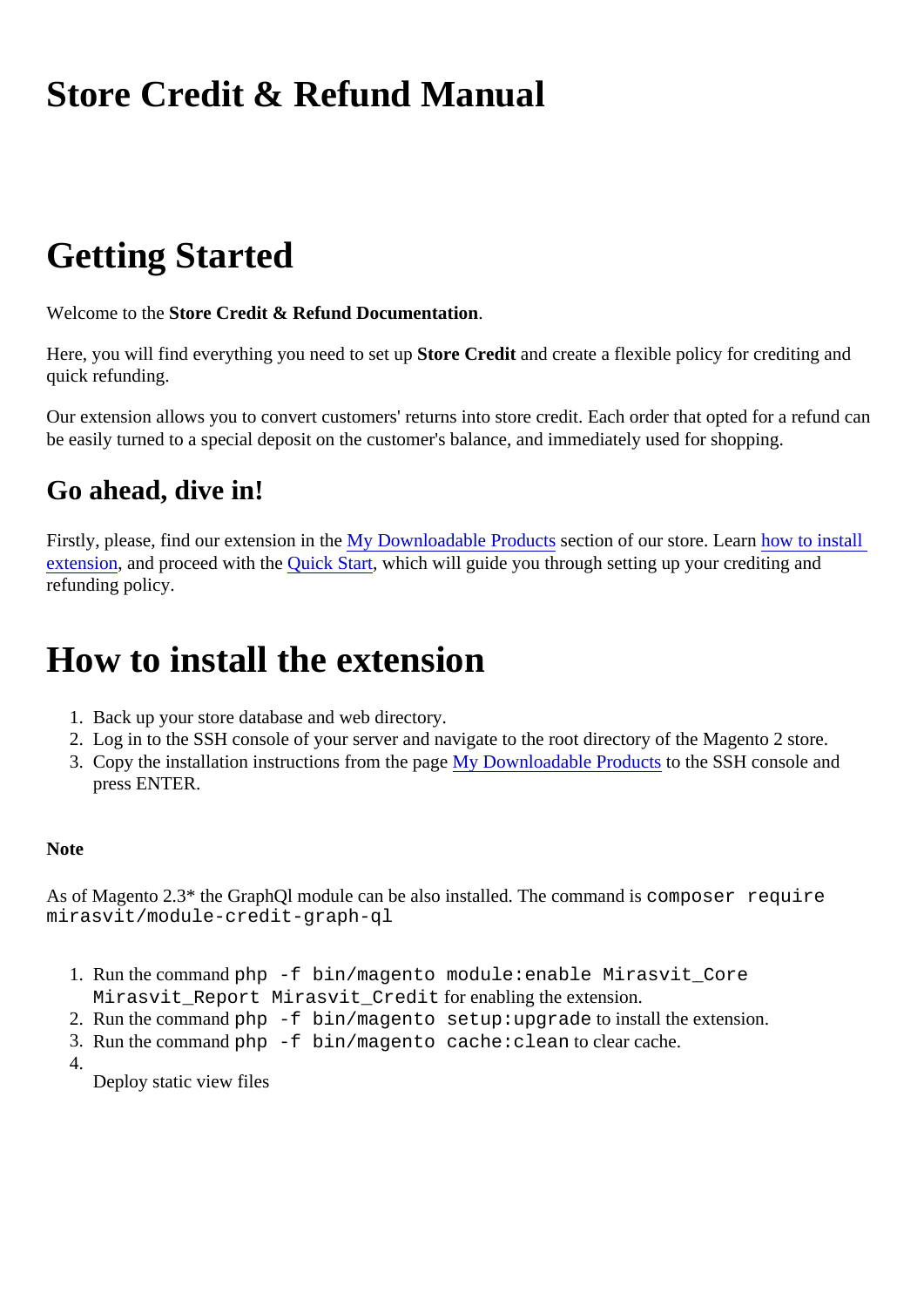## <span id="page-1-0"></span>Quick Start

Our Store Credit & Refund extension for M2 is a simple yet powerful extension that allows customers to build complex policies with minimal effort. Most of its functions work out-of-box, and once you've installed it, you can refund your orders to the Store Credit balances.

However, if you intend to create a complex policy, you will need a fresh quick start to build your program.

1.

You can control your customers balances usin**Bthencessection**, and quickly correct them using manual transactions.

2.

You can allow customers to easily replenish their balances with special Products which you can create for your customers.

3.

You can promote your products and earn your customers' loyalty by creating cashbacks and special depositson purchases. **CEarning Rules** can help you to construct them.

4.

You can monitor the efficiency of your crediting and refund policy with Reports an[d Transactions](#page-5-0) [Grid.](#page-5-0)

5.

You can also tune up your Store Credit extension, using ettings section in Configuration.

6. Combine all features above and build a flexible crediting policy, which will make your store more intuitive and pleasant for your loyal customers.

This should be a good beginning.

Refer to appropriate sections of our manual to learn more info.

## Store Credit Settings

This section describes all settings that you can use for configuring your crediting and refunding policy.

They are located **addles -> Store Credit -> Setting and divided into the following subsections:** 

- General Settings
- Store Credit Calculation
- Email Notification Settings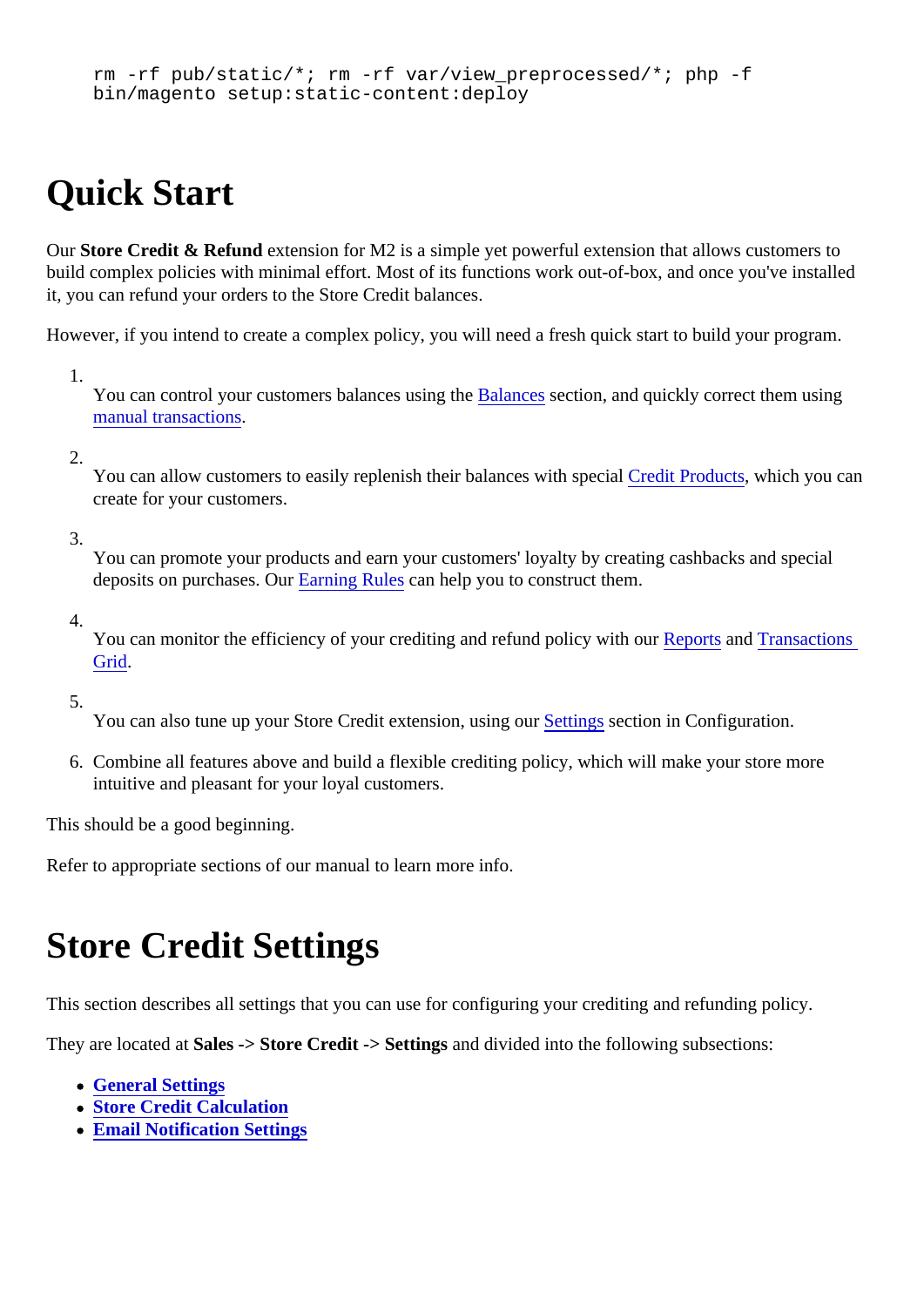## General Settings

| Option                         | <b>Description</b>                                                                                                                                                            |
|--------------------------------|-------------------------------------------------------------------------------------------------------------------------------------------------------------------------------|
| <b>Share Customer Balances</b> | Global - means that customer balance stores in base store currency and all<br>other currencies convert to the base currency, i.e., all currencies have the same<br>balance.   |
|                                | Per Currency - means that the customer has a separate balance for each<br>currency.                                                                                           |
|                                | For example, you have a multistore and want the currency of store credit to be<br>converted - Global option                                                                   |
|                                | To merge non-base currency balances into the base currency balance, use the<br>console commandin/magento mirasvit:credit:merge-<br>balances                                   |
| <b>Enable Refund To Store</b>  |                                                                                                                                                                               |
| credit memo)                   | Credit (the default value for Enables refunding to the Store Credit balance                                                                                                   |
| the shopping cart              | Auto apply Store Credit for Allow for automatically applying the maximum possible amount from the<br>Store Credit balance to the cart                                         |
| Customer                       | Enable Sending Credit to Enables/disables the possibility of sending credits to other customers.<br>Important Note: After changing this option, you need to purge your cache. |

### Store Credit Calculation

| Option                                | <b>Description</b>                                                                                                              |
|---------------------------------------|---------------------------------------------------------------------------------------------------------------------------------|
| Include tax to Store Credit           | Includes taxes, when applying a credit amount to the order total                                                                |
|                                       | Includes shipping fees (if any selected), when applying a credit amount to Include shipping to Store Credit and the order total |
| The order of Store Credit<br>applying | Ability/ priority to change the order of Store Credit's applications                                                            |

## Email Notification Settings

| Option              | <b>Description</b>                                                                                                                                                                        |
|---------------------|-------------------------------------------------------------------------------------------------------------------------------------------------------------------------------------------|
| <b>Email Sender</b> | Sets the email that will be set as the sender the of Store Credit's email notification. It<br>is selected as one of standard, listed comfiguration -> General -> Store Email<br>Addresses |
| email               | Enable balance updatallow for sending a notification to the customer, when his/her Store Credit balance is<br>updated.                                                                    |
| <b>Update Email</b> | Template of Balance Sets a template for a notification, which is enabled/disabled above. More info can be<br>found in the How-To corresponding ubsection                                  |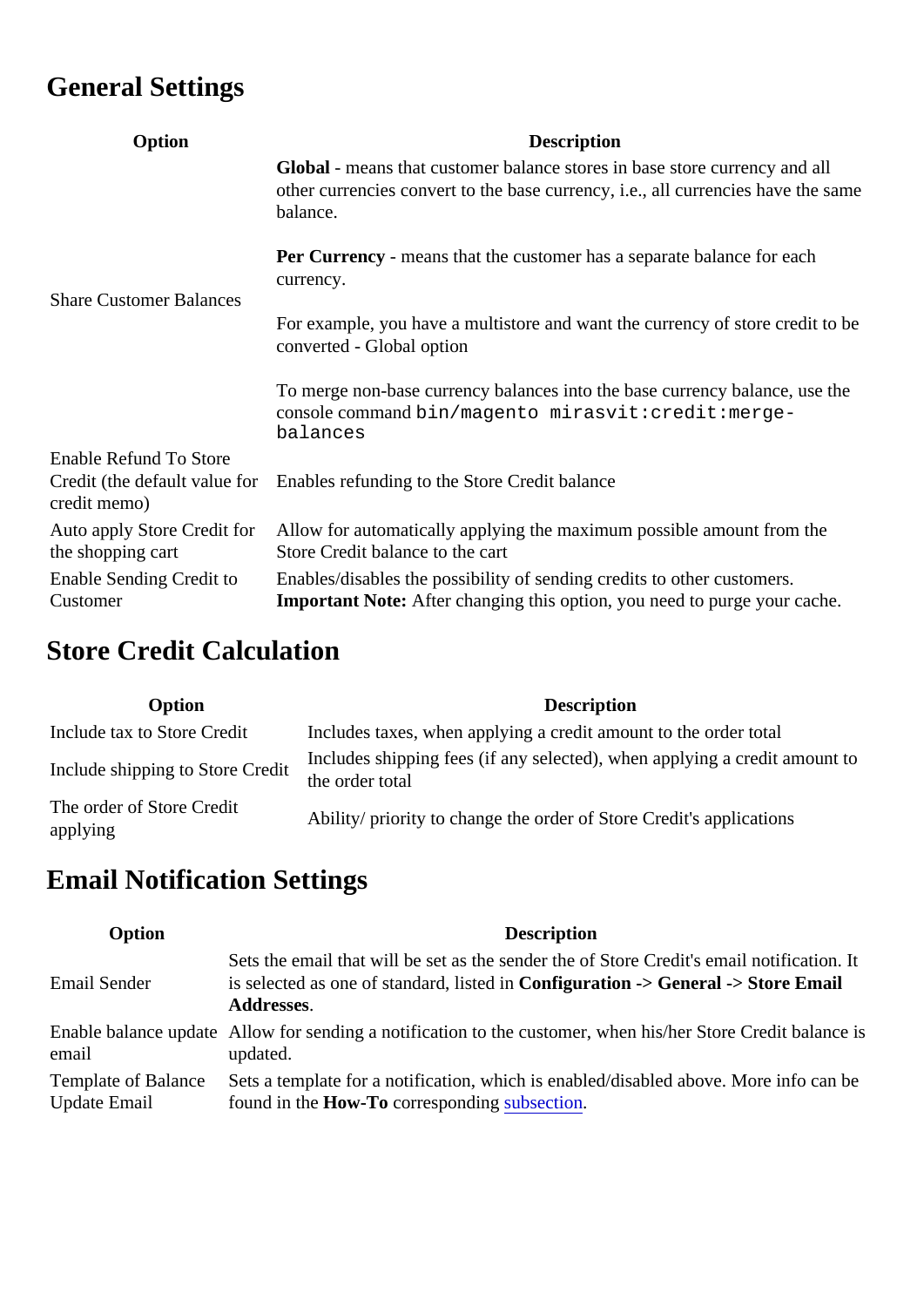### <span id="page-3-0"></span>**Advanced**

These options are useful for stores that have non-standard Order and Credit Memo numbering. They are used for correct parsing of the Order and Credit Memo numbers in the Store Credit transactions of the customer's account.

#### **Option Description**

Order Pattern PHP regular expression for stores that use non-standard order numbers Credit Memo Pattern PHP regular expression for stores that use non-standard Credit Memo numbers

## **Customers' Balances**

### **Customers' Balance Grid**

All customers' balances can be seen in one place, using the **Sales -> Store Credit -> Customers** grid.

The grid contains the following information:

- **Customer Name** customer name.
- **Customer Email** customer email.
- **Balance** current Store Credit balance of the customer.
- **Updated At** last activity on the customer's balance.

Each record is a shortcut to the corresponding customer account, where you can see more detailed information on store credit transactions.

### **Customer Balance Tab**

Our extension allows you to access and manage all customer balance information directly from his/her account record using the additional **Store Credit** tab.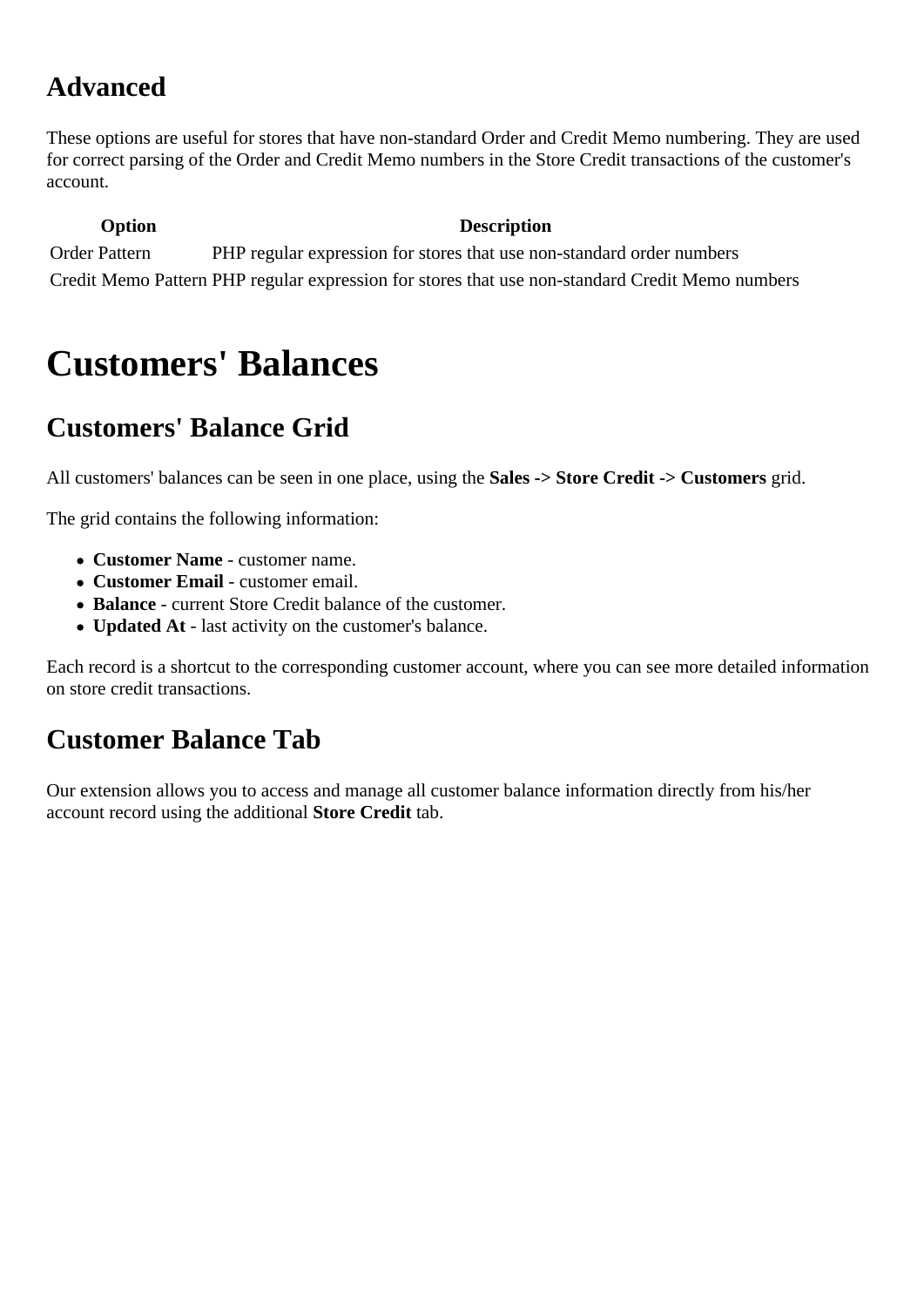This tab contains a summary of the balance uBdence Information label, where you can see:

- Current Balance current cash sum deposited in the balance.
- Last Change- date of the last transaction related to this customer.
- Subscribed to email notifications allows you to see whether a customer opted to receive email updates. The additionaldd New Transaction button is a shortcut to a simplified anual Transaction edit dialog, which allows you to quickly add or withdraw funds from the customer balance.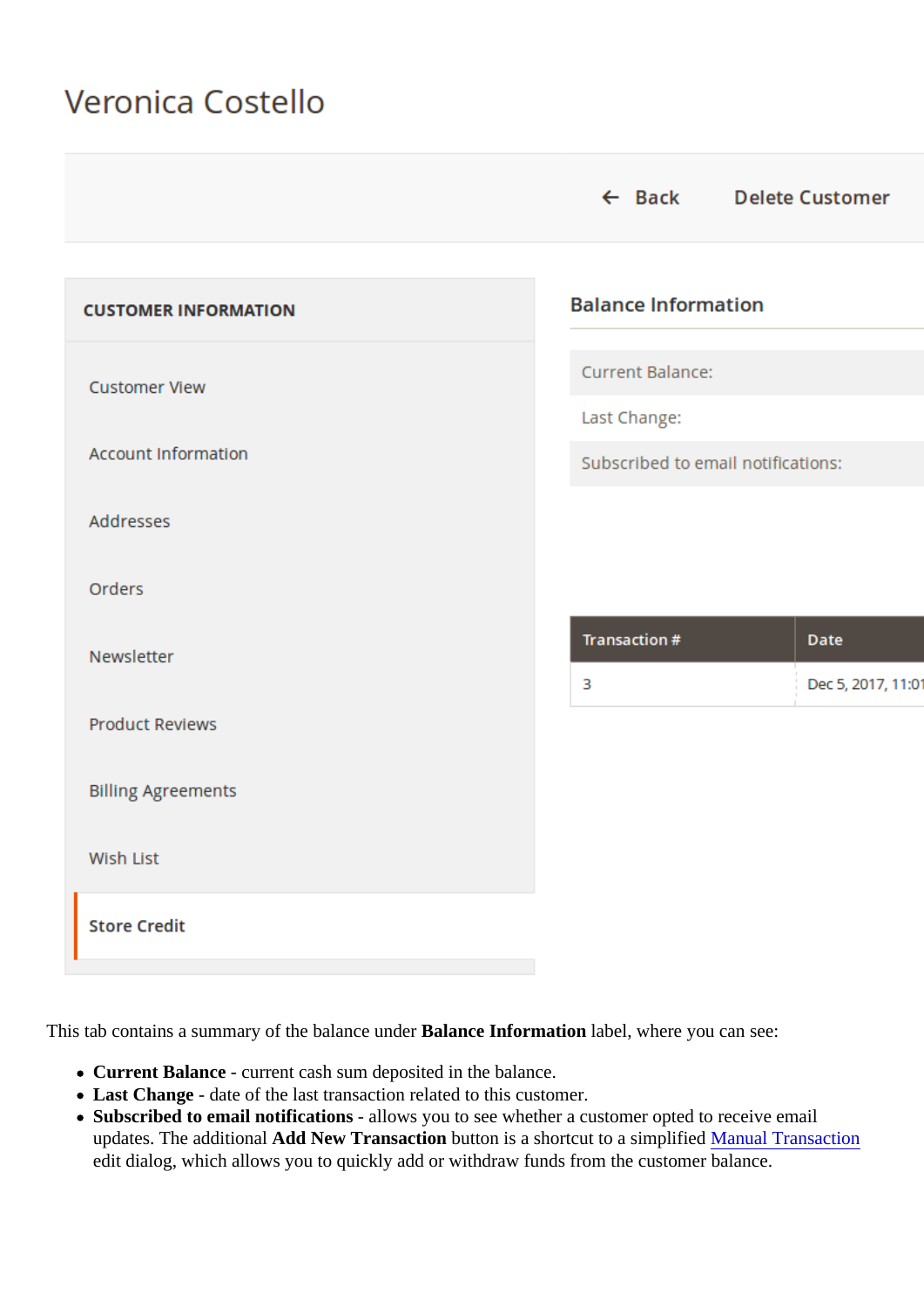<span id="page-5-0"></span>There's also a filtered Transactions Grid, which contains all transactions related to this customer.

## **Transactions**

All Store Credit transactions are located in the Sales -> Store Credit -> Transactions section. Each of them provides the following information:

- Transaction # ID of the transaction.
- Customer Name- the name of the customer, to whom the refund of Store Credit was issued.
- Customer Email email of that customer.
- Date date of transaction. The filter, available from the grid's header, allows you to show customer transactions only for the selected period.
- Balance Change the amount added or withdrawn from the balance by the current transaction.
- Balance total Store Credit balance of the customer.
- Action action, by which the transaction was created. Below are the following possible cases:
	- Refunded adding to the balance created using Credit Memo, with a Refund to Store Credit option.
		- $\circ$  Earning adding to the balance as the result of triggering  $\alpha$  and Equipmental Rule.
		- $\circ$  Purchased- adding to the balance by purchasing a special it Product
		- $\circ$  Refilled adding to the balance by purchasing a special virtual Product.
		- $\circ$  Used- withdrawal from the balance as payment to order.
		- o Manual manual transaction. It can be both adding and withdrawal. More on this case can be found below.
- Additional Message- provides additional transaction information, Cueder id, Credit memo idand shortcuts to appropriate documents.
- Has Been Notified? displays if the balance update email has been sent to the customer.

### Creating Manual Transaction

A manual transaction can be created both for adding and withdrawal from the balance. Generally, it is used mass actions and correcting customer balances.

However, it can also be used as a powerful tool for promotional purposes - such as crediting customers for Black Friday, for example.

To create a manual customer transaction, perform the following steps:

- 1. Go to the Sales -> Store Credit section, and click the Add New transaction button.
- 2. Store Credit Balance Change the sum of money that should be added or withdrawn from the balance
- 3. Additional Message additional information about a new transaction. It will be displayed on the Grid, so it should be logical.
- 4. In the customer's list below, select the customers that are eligible for this action.
- 5. Save the transaction to apply it (if you have selected more than one customer, it will be propagated to each as different transactions).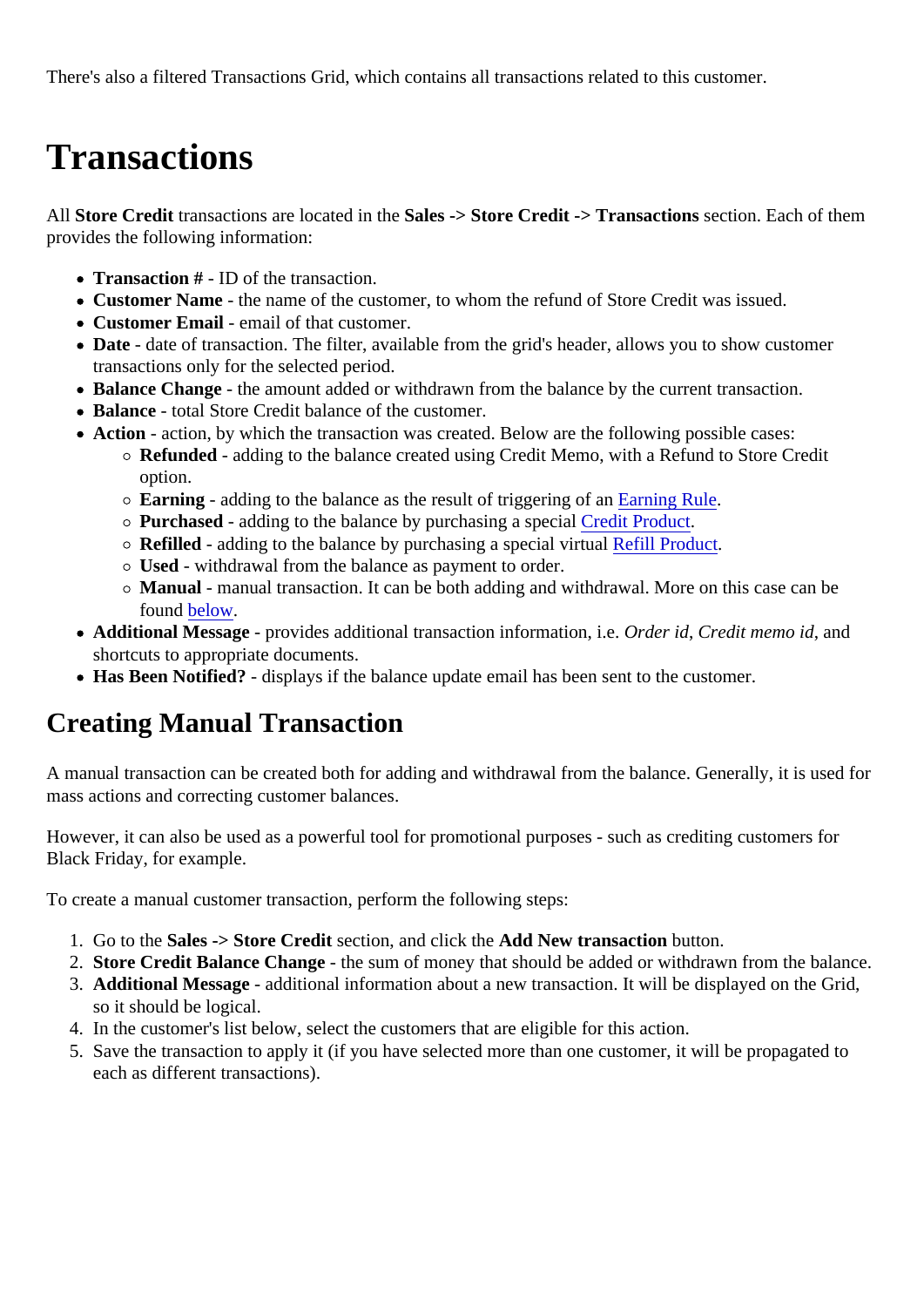# Earning Rules

The Earning Rules allow you to award customers for placing an order with an additional monetary amount, which will go directly to his/her account and can be used immediately on the next placed order.

It is a powerful promotional tool that can be used for different actions - as you can selexanthes subsection below.

## Creating Earning Rule

To create an Earning Rule, go to Brates -> Store Credit -> Earning Rules section, and perform the following steps:

- 1. Press the Add New Rule button, and fill in the basic fields:
	- $\circ$  Rule Name- a logical name of the rule.
	- $\circ$  Is Active whether this rule should be activated after creation.
	- o Customer Groups- groups of customers who are eligible for this Earning Rule.
- 2. PressSave and Continue Editto proceed to the next stage.
- 3. Jump to the Conditions & Actions tab, and set the earning parameters in Autiens subsection:
	- $\circ$  Earning Type earning strategy. There can be two possible cases:
		- Fixed amount the customer is awarded a fixed amount, deposited to his/her Store Credit balance.
		- **Percent of item amount in order- the customer is awarded an amount, equal to a** percentage, calculated from the subtotal by a particular item.
	- o Earning amount depending on a strategy that was selected in the previous option, it can conta either a fixed monetary amount or corresponding percentage of the subtotal.

#### 4.

If the customer should be awarded only on purchasing a particular product, you can Consect then s tab to set these products.

How to use conditions in Earning Rules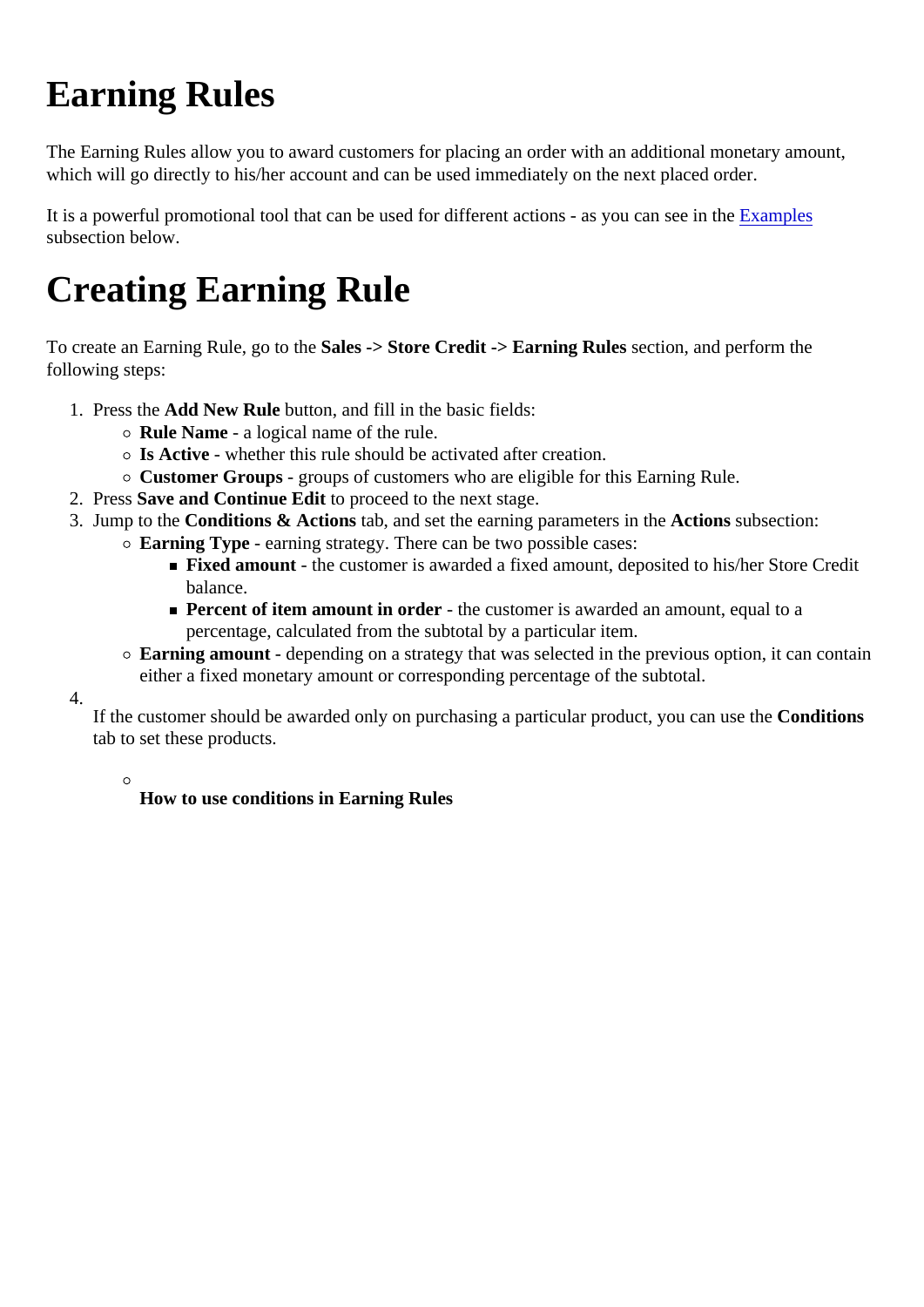Let's take a look at this screenshot and describe the condition from top to bottom:



Each rule has four possible global modes of applying conditions in the respective **Conditions** tab,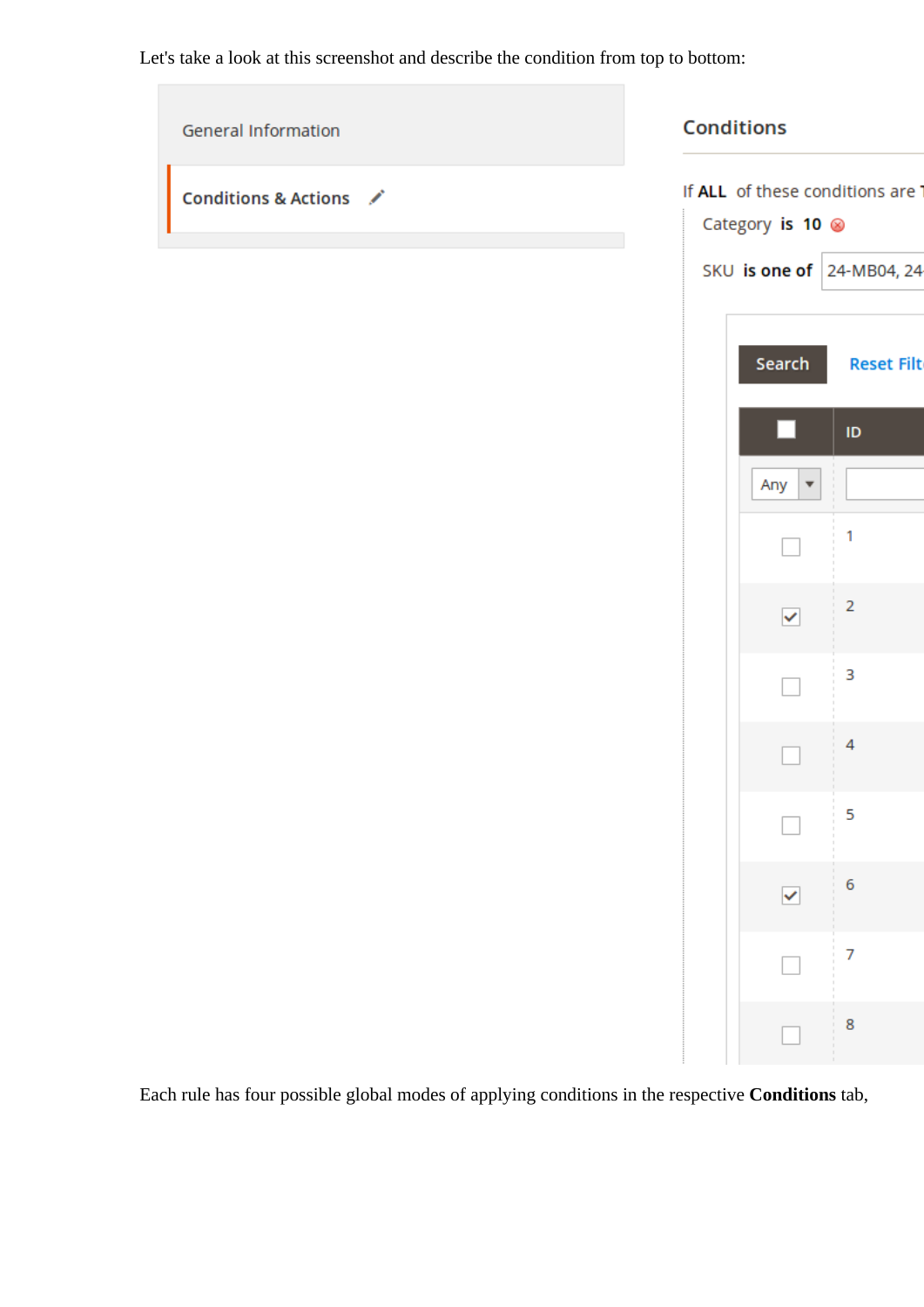shown in the special header If \*[apply mode]\* of these conditions are \*[validation mode]\*:

*Applying modes* define when rule shall be triggered:

- **ALL** implies which rule will be executed only when all conditions were strictly met;
- **ANY** implies which rule will be executed only when one or more (but not all) conditions were met;

*Validation modes* define which results can produce each condition to be counted as "met":

- **TRUE** implies that conditions should be valid.
- **FALSE** implies that conditions should be invalid.

These modes allow for creating a flexible condition set to satisfy a policy of any complexity.

Conditions are added using a green [+] button, each of which has the same scheme: [property] [operator] [check value]. There are two possible properties:

- **Category** the category that the product should belong to.
- **SKU** the SKU that the product should have

**Operator** is the type of check that should be performed to validate a rule. These are the following operators available:

- **is** arithmetic operator of equality  $(==)$
- **is not** arithmetic operator of non-equality  $(!=)$
- **equals of greater then** arithmetic operator  $>=$
- **equals or less then** arithmetic operator  $\leq$
- **greater then** arithmetic operator >
- **less then** arithmetic operator  $\lt$
- **contains** special operator, which works differently. If the check value is an array (should display as a drop-down menu), then the operator will search for **check value** in this array. If a value is the string or can be evaluated to the string, the operator will treat **check value** as a substring to locate.
- **does not contain** the same as above, but with a negative result
- **is one of** special operator, which works with a user-defined comma-separated array as **check value**. If this operator is used, then the condition is valid when the actual value of **property** exists in a defined array. If the property itself is a selection-type (SKU or Category, for example), then the dialog popup will appear to select elements of the userdefined array.
- **is not one of** the same as above, but with a negative result

**Check value** is a value, to which the operator will be applied, as selected in the previous step. Both properties mentioned above allow for interactive selection.

## **Earning Rules Examples**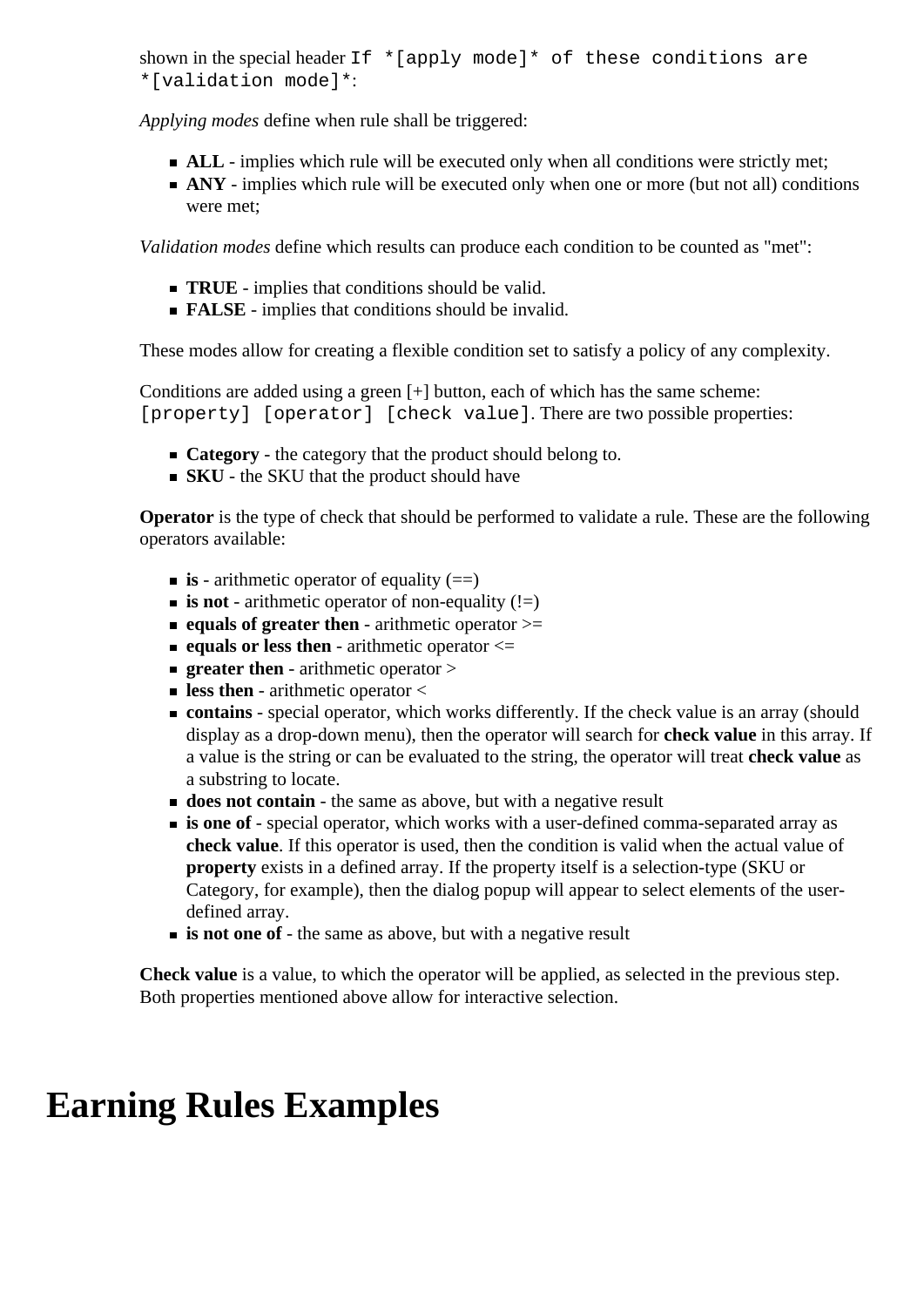#### **Deposit \$10 to the credit on each purchase**

The customer will receive \$10 whenever he/she completes an order.

- General Information:
	- Is Active: Yes
	- **Customer Groups: All**
- Conditions & Actions:
	- **Earning Type: Fixed**
	- **Earning Amount: 10**

#### **25% of each purchase cashback to the credit**

Whenever a customer places an order, 25% of his/her payment is deposited to his/her Store Credit balance.

- General Information:
	- $\blacksquare$  Is Active: Yes
	- Customer Groups: A<sub>11</sub>
- Conditions & Actions:
	- Earning Type: Percent of item amount in order
	- **Earning Amount: 25**

#### **Deposit 10% of the amount spent for featured products to the Store Credit**

Whenever a customer buys promoted or new products, 10% of his/her payment is deposited to his/her Store Credit balance.

- General Information:
	- **I**s Active: Yes
	- **Customer Groups: A11**
- Conditions & Actions:
	- Conditions: Category is one of 38, 29 (ID's of categories **Sales** and **What's New**)
	- Earning Type: Percent of item amount in order
	- Earning Amount: 25

#### **Deposit \$20 for each purchase of a product with blue coloring**

Whenever a customer purchases a configurable product with blue coloring, he/she receives \$20 to Store Balance.

- General Information:
	- **I**s Active: Yes
	- Customer Groups: A11
- Conditions & Actions:
	- Conditions: SKU contains blue
	- **Earning Type: Fixed**
	- **Earning Amount: 20**

**Note:** Operator contains ignores the register, so SKU with both Blue and blue suffixes will be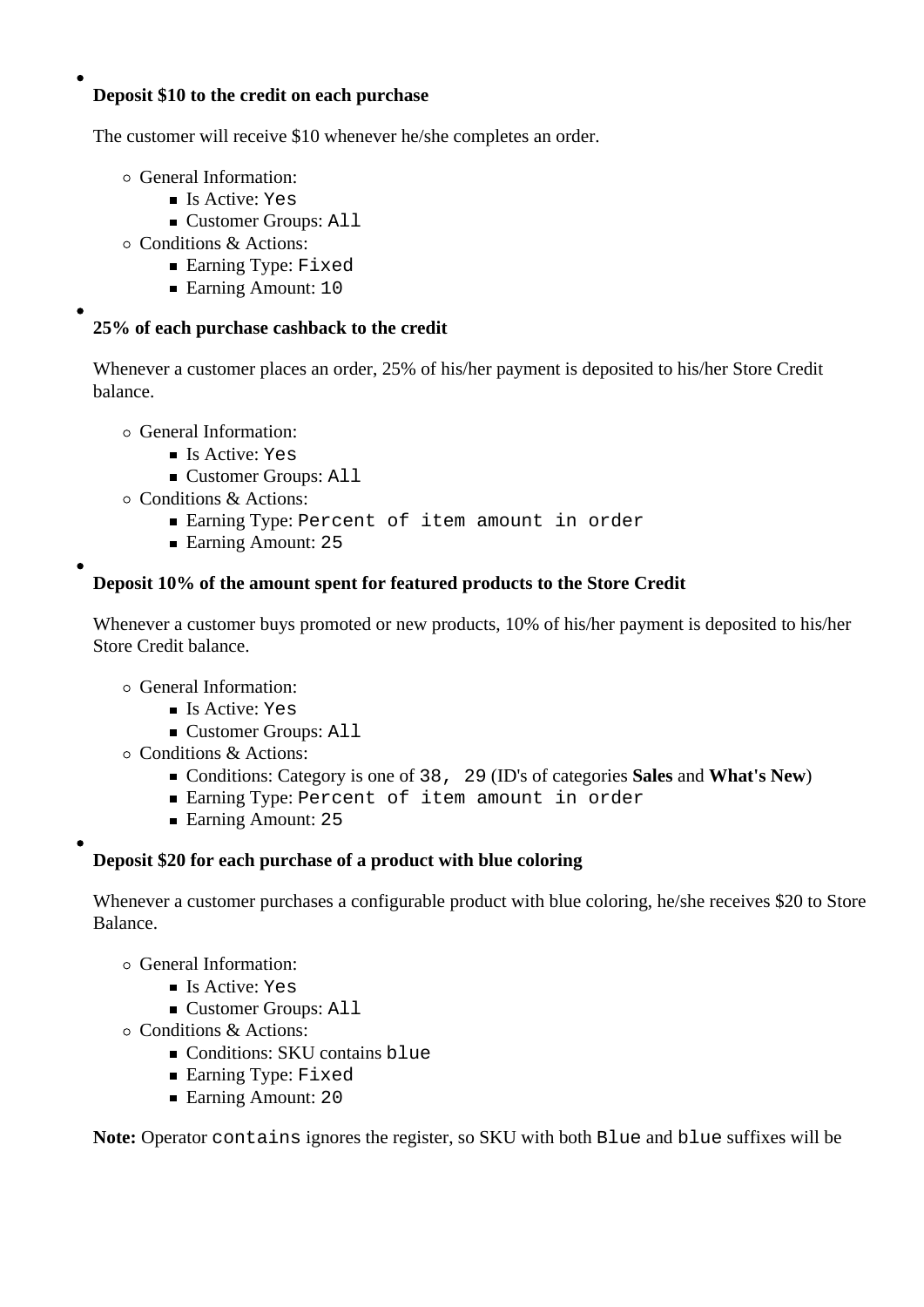## <span id="page-10-0"></span>Credit product

Credit Products are special types of products that allow customers to deposit or refill funds in their balance

They consist of two types:

- Credit Products allows customers to deposit money to the Store Credit balance at a price.
- Refill Virtual Product allows customer to directly deposit a certain amount of money to his/her balance.

Their creation is discussed below with a set of ready-to Examples

### Creating Credit Product

Go to Products ? Catalogand create a ne@redit Product (take a look at the screenshot below):

- 1. Fill in the standard fields, such **Bsoduct Name, SKU, and Quantity.**
- 2. Assign this product to the proper categories.
- 3. Proceed to the Credit Price Options subsection and selectice Type. There are three possible options:
	- $\circ$  Single creates a simple product, which allows customers to deposit a certain amount to his/her balance. It triggers the following options:
		- Price Options can be either Fixed or Percent
		- Price price that customer should pay to deposit credit funds. Suppose the Figure is selected, then the customer should pay exactly that amo metal dent is selected, this field contains a percentage from to redits value.
		- Credits a monetary amount should be added to the Store Credit balance after order completion.
	- $\circ$  Fixed creates a configurable product with a set of possible deposits. Each option has the same options, as in Single price type.
	- $\circ$  Range- creates a product with a dynamic price that can be set by the customer. It triggers the following additional options:
		- Price contains a conversion rate per 1 credit.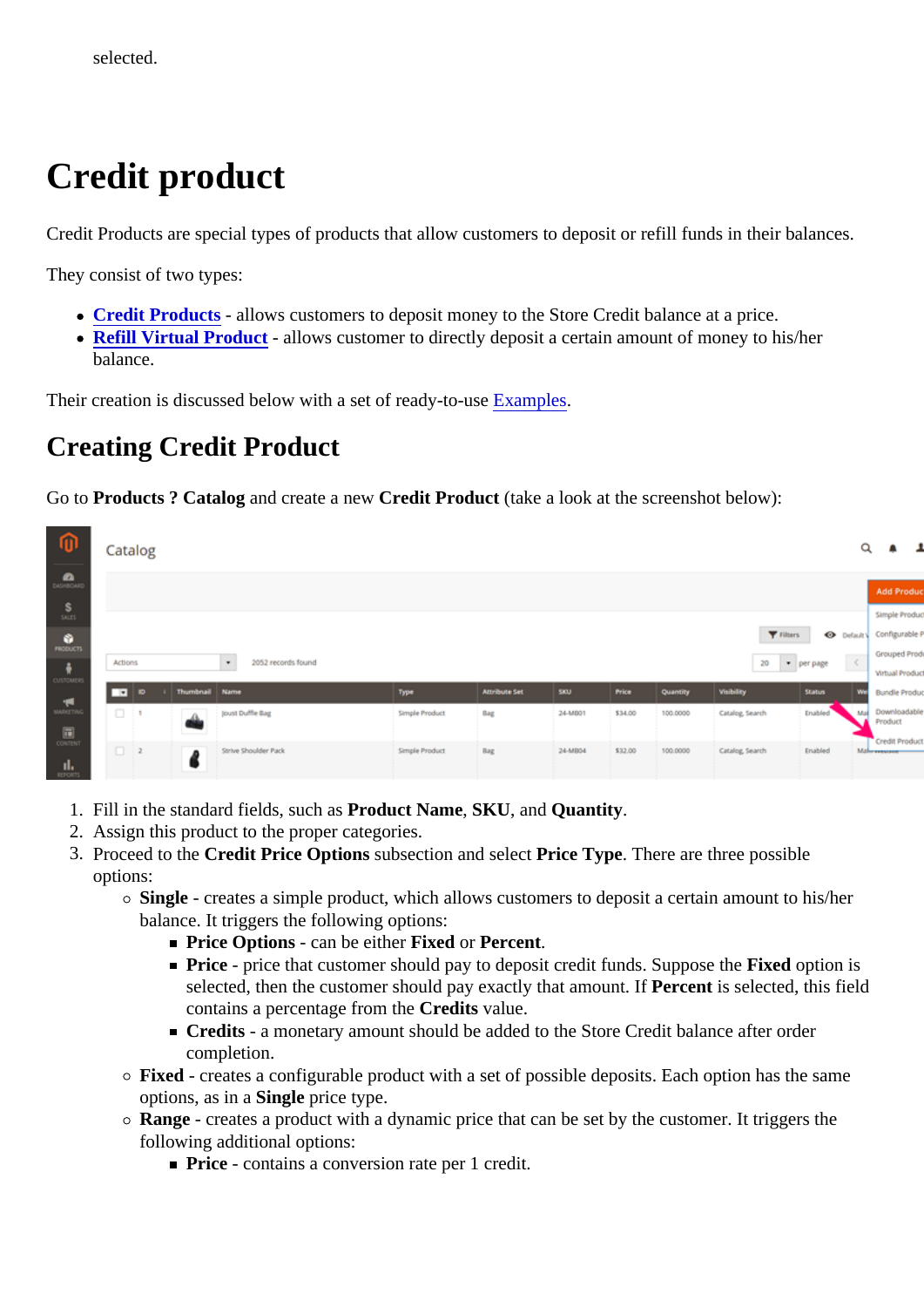- Min Credit Amount minimal Store Credit funds that can be deposited to the balance.
- Max Credit Amount maximum Store Credit funds that can be deposited to the balance.
- 4. Save the product and make it enabled for purchasing.

**Note** 

It is better to have a separate Category for all Credit Products. To create on Products -> Category

### Creating Refill Virtual Product

Unlike Credit Products, which make a deposit at a certain price, Refill Virtual Product allows you to store funds to the Store Credit balance at no assigned price. After an order is complete, the purchase is complet sent to the Store Credit balance.

There can be only one product of this type.

To create such a product, go Ropucts -> Catalog and perform the following steps:

- 1. Press the Add New drop-down button, and select tual Product.
- 2. Add any appropriate properties, apart from the following shatuld have these values:
	- o SKU CREDIT
	- $\circ$  Price 0
	- o Tax Class-None
- 3. Jump to the Customizable Options subsection, and add the appropriate options, which will act as vouchers for depositing money. For detailed information on how to proceed, refer section of Magento 2 manual.
- 4. Save the product and make it enabled for purchasing.

### Credit Products Examples

Credit product, which deposits \$50 to the balance for a fee of \$20

The customer will pay \$70, and \$50 will be transferred to his/her balance on order completion.

Create a Credit Product with the following options:

- Credit Price Options:
	- Price Type Single
	- **Price OptionsFixed**
	- Price: 70
	- $\blacksquare$  Credits: 50

Credit product allows the customer to deposit custom money amount from \$100 to \$400 at a fee of 20%

The customer will pay \$10 for each \$8, transferred to his/her Store Credit balance.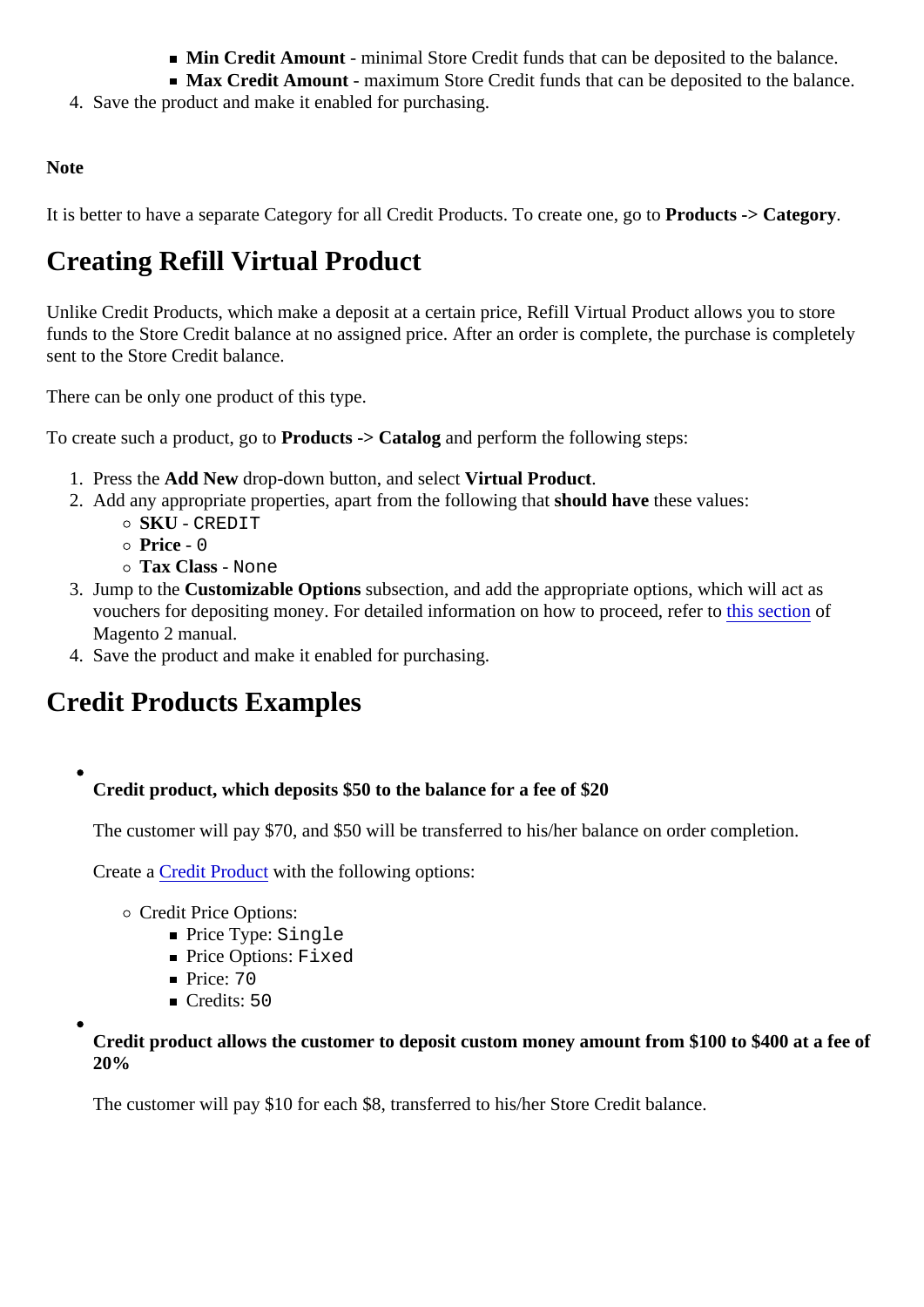Create a Credit Product with the following options:

- Credit Price Options:
	- Price TypeRange
	- $\blacksquare$  Price: 1.2
	- Min Credit Amount: 100
	- $Max$  Credit Amount: 400

Create a set of vouchers for depositing \$100, \$200 and \$300

The customer will select a voucher from the drop-down list, and on order completion, he/she receives the full purchase amount on Store Credit balance.

Create a Refill Virtual Productand create an option in the stomizable Options subsection:

- Option properties:
	- **Department Deption Title: Vouchers**
	- Option Type:Drop-down
	- Required: Yes
- Option 1:
	- Title: \$100 Voucher
	- Price: 100
	- Price Type Fixed
	- **SKU: CREDIT-100**
- Option 2:
	- Title: \$200 Voucher
	- Price: 200
	- Price Type Fixed
	- SKU: CREDIT-200
- Option 3:
	- Title: \$400 Voucher
	- Price: 300
	- Price Type Fixed
	- SKU: CREDIT-300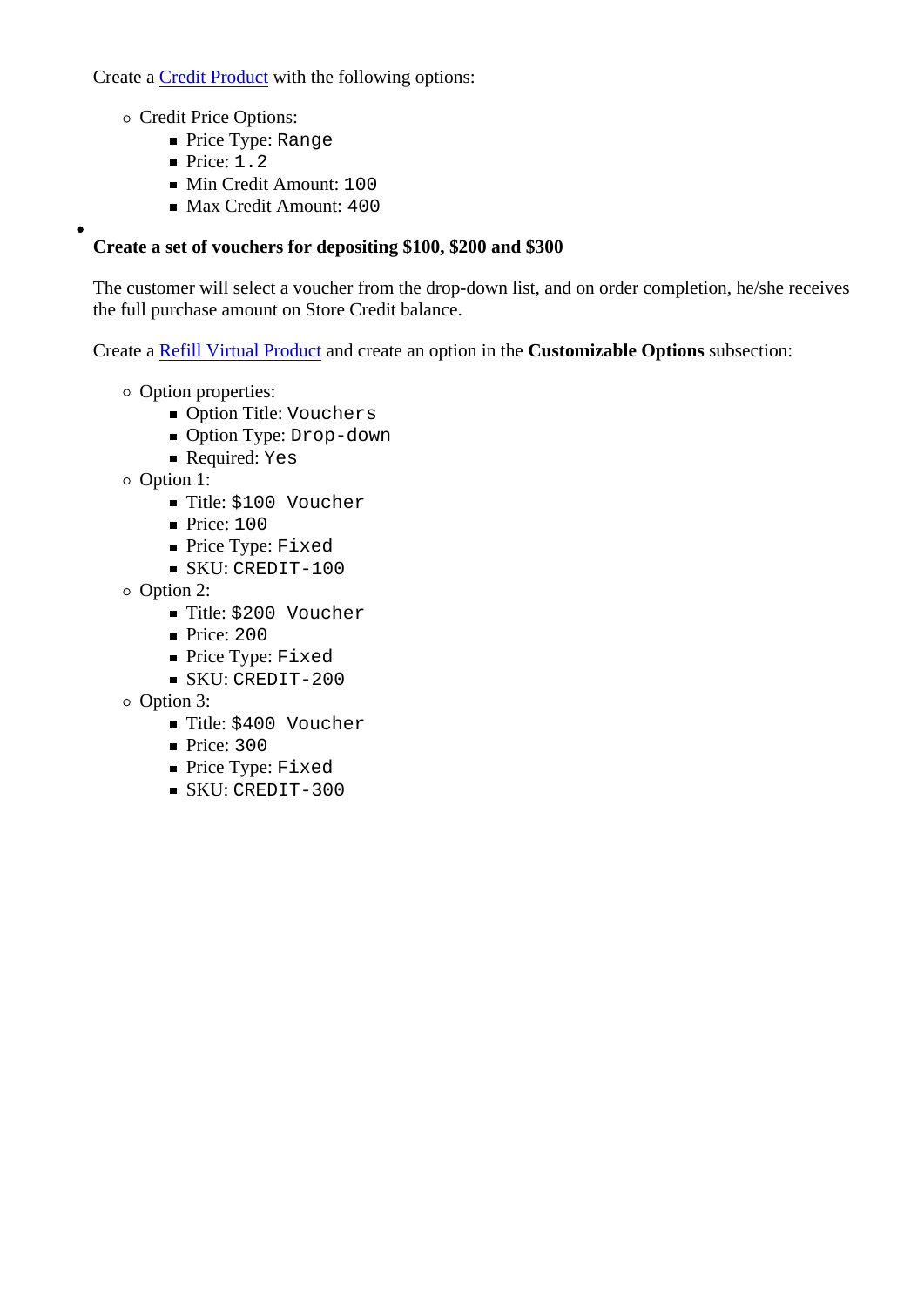<span id="page-13-0"></span>Here is a screenshot for your reference:

## **Refill Credit Product**

Search Engine Optimization

#### **Related Products, Up-Sells, and Cross-Sells**

#### **Customizable Options**

Custom options let customers choose the product variations they want.

| $\odot$ $\blacksquare$ Vouchers |                            |  |
|---------------------------------|----------------------------|--|
| Option Title *<br>Vouchers      | Option Type *<br>Drop-down |  |
| Title *                         | Price *                    |  |
| H<br>\$100 Voucher              | \$100.00                   |  |
| H<br>\$200 Voucher              | \$200.00                   |  |
| H<br>\$300 Voucher              | \$300.00                   |  |
| <b>Add Value</b>                |                            |  |
|                                 |                            |  |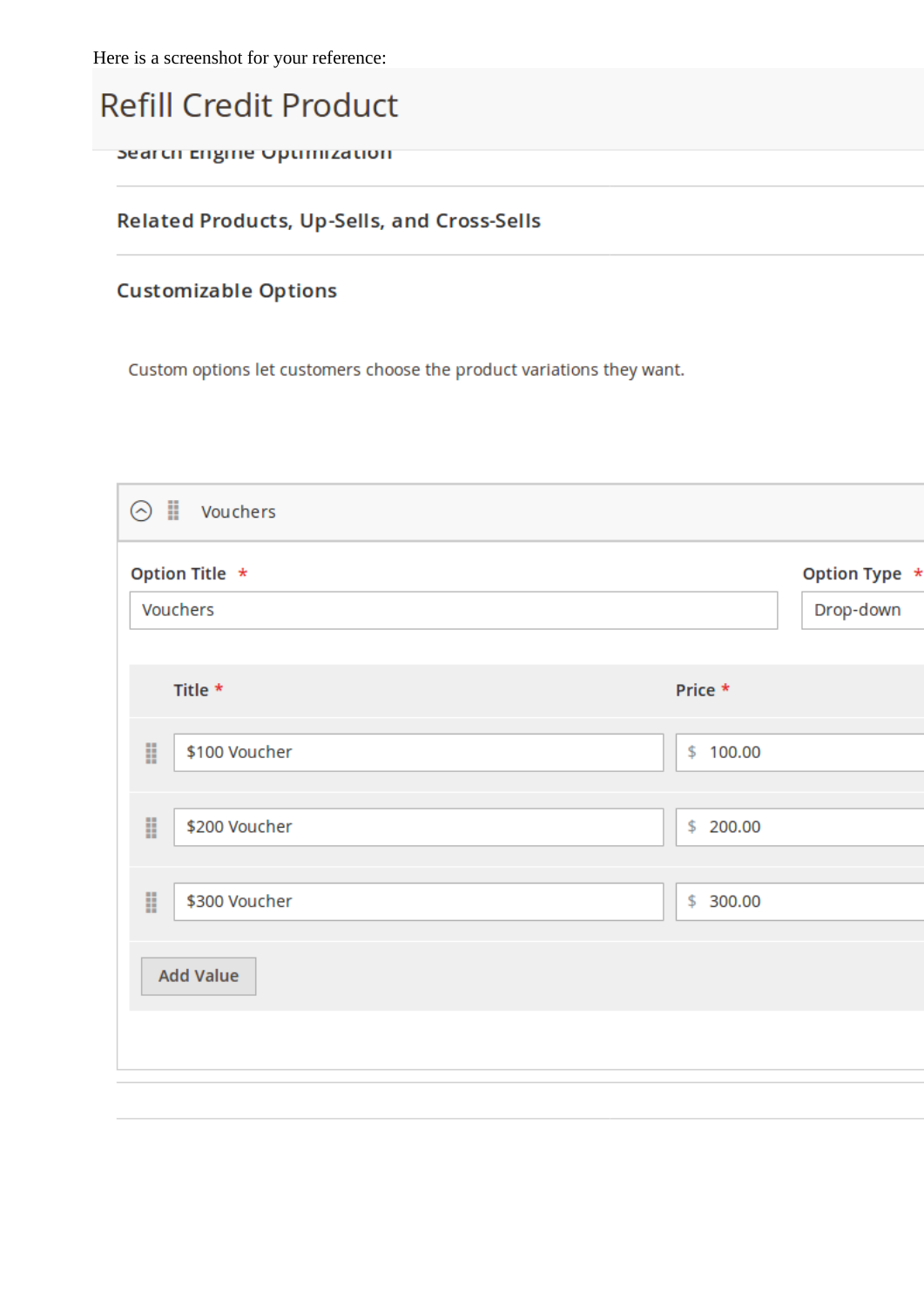## **Reports**

Our extension allows you to generate reports about the Store Credit operations. It only provides general statistics, which can be seen Satles -> Store Credit -> Reports

The Report can be generated for the following time periods:

- Day
- Week
- Month
- Year
- Custom period using the date selector located at the top or the ports page.

Each report contains the following data that are visualized both as chart and grid:

- Time period dependent on the period, selected in the date selector, and Dan, be beek, and so on.
- Delta the difference between amount of funds that was deposited and withdrawn during the selected period.
- Received- a total of funds that were deposited to the Store Credit balances
- Spent a total of funds that were withdrawn from the Store Credit balances
- Number of Transactions- total number of transactions (regardless of type), made during a selected period.

These Reports are simplistic, yet they can be really handy in your crediting and refund policy evaluation.

## How-To

This section describes the most common issues and their solution, consisting of the following subsections:

Customizing Email Template for Store Credit Balance Update

## Customizing Email Template for Store Credit Balance Update.

- 1. Go to Marketing -> Communications -> Email Templates and press the Add New Template button.
- 2. Find the Mirasvit\_Credit subsection in the Eemplate field, and select the Balance Update option. Then press theoad Template button to load our basic template.
- 3. Customize the template as you need, and save it.
- 4. Go to Sales -> Store Credit -> Settings -> Email Notification Setting and in the Template of Balance Update Emailfield, select your new template.
- 5. Save configuration.

## Command Line Interface

Usagephp -f ./bin/magento [options]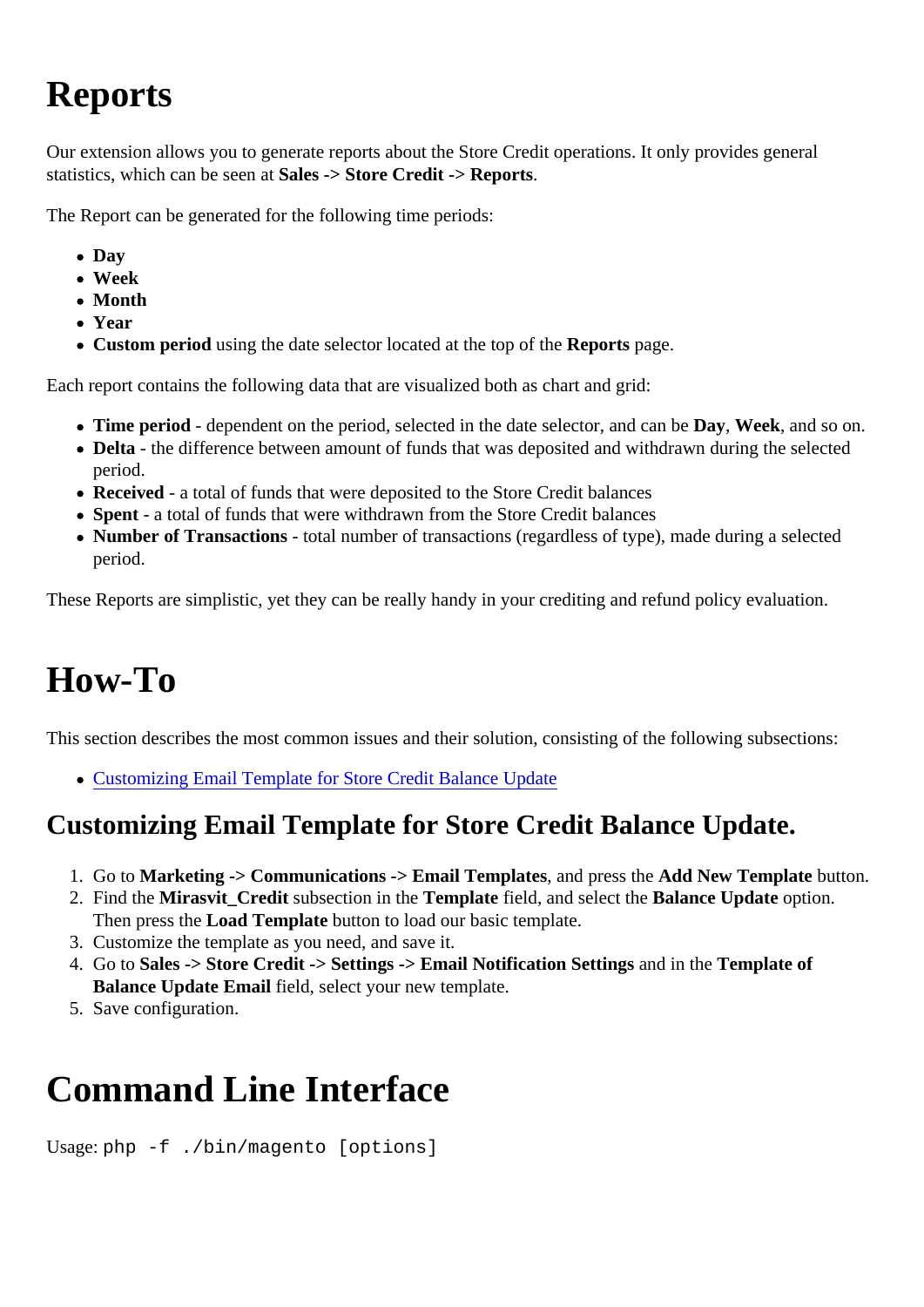- mirasvit:credit:import-export --export export all customer' balances to the export.csv file
- mirasvit:credit:import-export --import --file import.csv import customer' balances from the import.csv file

## **GraphQL Objects Reference**

#### **Cart object**

.

The Cart object can contain the following attributes:

**Attribute Data Type Description** credit CartCredit Store credit information for cart

#### **CartCredit object**

Defines store credit information for cart

The CartCredit object can contain the following attributes:

#### **Attribute Data Type Description**

amount Money . is\_applied Boolean .

#### **Customer object**

The Customer object defines the customer name and address and other details.

The Customer object can contain the following attributes:

**Attribute Data Type Description** credit Credit Store credit information for customer

#### **Credit object**

Contains customer store credit information

The Credit object can contain the following attributes:

**Attribute Data Type Description** balance CreditBalance . transactions [CreditTransaction] .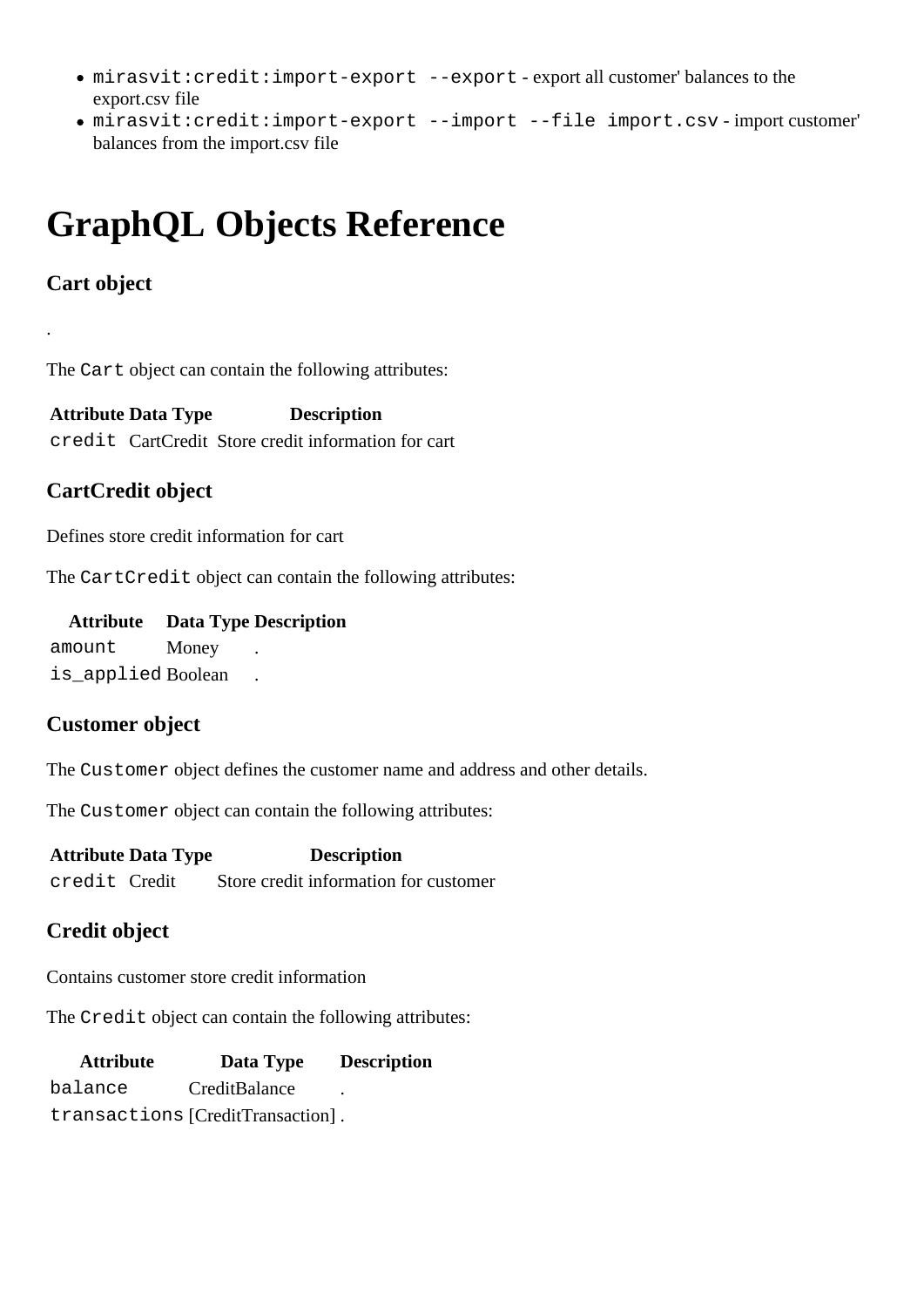#### **CreditBalance object**

Contains store credit balance information

The CreditBalance object can contain the following attributes:

| <b>Attribute</b>     |       | Data Type Description |
|----------------------|-------|-----------------------|
| amount               | Money | Current balance       |
| currency_code String |       | <b>Currency Code</b>  |

#### **CreditTransaction object**

Defines store credit transaction information

The CreditTransaction object can contain the following attributes:

| <b>Attribute</b> | <b>Data Type Description</b> |
|------------------|------------------------------|
|                  |                              |

| action               | String         |   |
|----------------------|----------------|---|
| balance_amount Money |                |   |
| balance_delta        | Money          |   |
| created at           | String         |   |
| currency_code        | String         |   |
| is_notified          | <b>Boolean</b> |   |
| message              | String         | ٠ |
| transaction id Int   |                |   |

#### **Mutation object**

.

The Mutation object can contain the following attributes:

**Attribute Data Type Description** applyCreditToCart ApplyCreditToCartOutput Apply store credit to the cart

#### **ApplyCreditToCartInput object**

Defines the input to the run applyCreditToCart mutation

The ApplyCreditToCartInput object can contain the following attributes:

**Attribute Data Type Description** amount Float The amount of Store Credit cart\_id String! The unique ID that identifies the customer's cart

### **ApplyCreditToCartOutput object**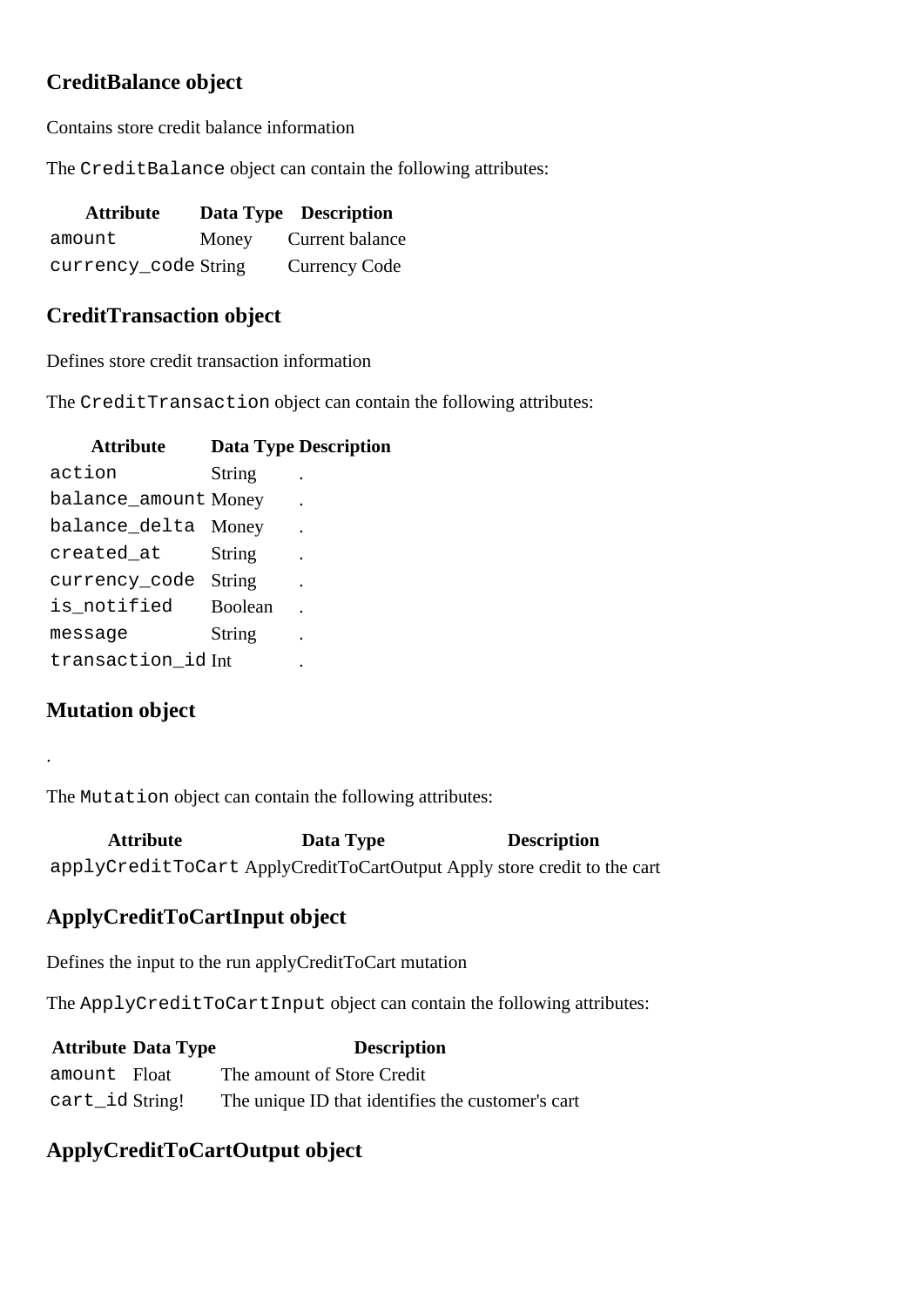Defines the output for the applyCreditToCart mutation

The ApplyCreditToCartOutput object can contain the following attributes:

#### **Attribute Data Type Description**

cart Cart! Describes the contents of the specified shopping cart

## **How to upgrade extension**

To upgrade the extension, take the following steps:

- 1. Back up your store database and web directory.
- 2. Log in to the SSH console of your server and navigate to the root directory of the Magento 2 store.
- 3. Run the command composer require mirasvit/module-credit:\* --update-withdependencies to update current the extension with all dependencies.

#### **Note**

In some cases, the command above is not applicable, or you are unable to update just the current module, and need to upgrade all Mirasvit modules in a bundle. In this case, the command above will have no effect.

Instead, run the composer update mirasvit/\* command. It will update all Mirasvit modules installed in your store.

- 4. Run the command php -f bin/magento setup:upgrade for installing updates.
- 5. Run the command php -f bin/magento cache:clean for clear cache.
- 6.

Deploy static view files

```
rm -rf pub/static/*; rm -rf var/view_preprocessed/*; php -f 
bin/magento setup:static-content:deploy
```
## **Disabling Extension**

### **Temporary Disabling**

To temporarily disable the extension, please take the following steps:

- 1. Log in to the SSH console of your server and navigate to the root directory of the Magento 2 store.
- 2. Run the command php -f bin/magento module:disable Mirasvit\_Credit for disabled extension.
- 3. Log in to Magento backend and refresh store cache (if enabled).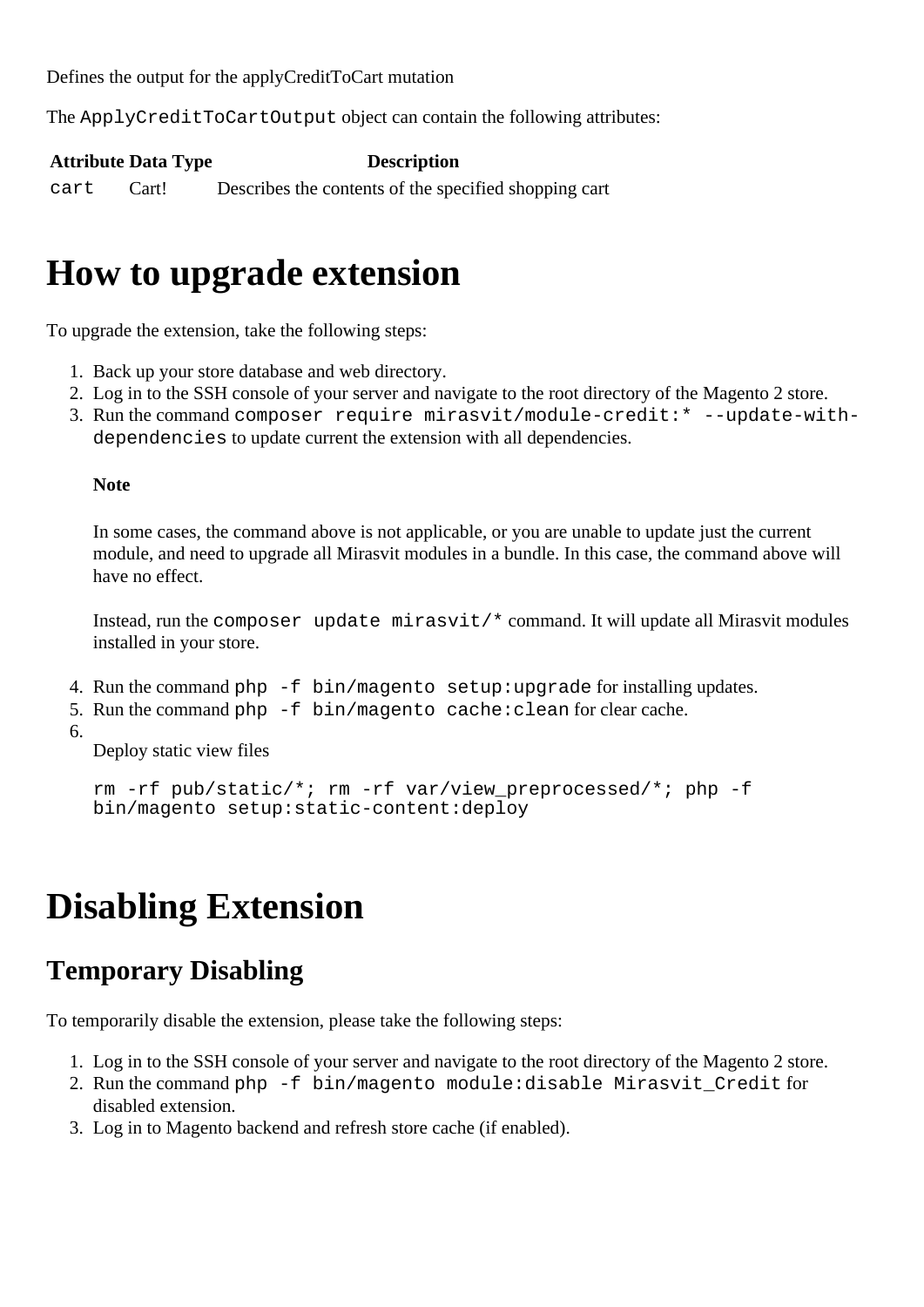### **Extension Removing**

To uninstall the extension, please take the following steps:

- 1. Log in to the SSH console of your server and navigate to the root directory of the Magento 2 store.
- 2. Run the command composer remove mirasvit/module-credit for remove extension.
- 3. Log in to the Magento backend and refresh the store's cache (if enabled).

## **Change Log**

### **1.2.3**

*(2022-05-20)*

#### **Fixed**

• Refund to Store Credit

### **1.2.2**

*(2022-05-17)*

#### **Improvements**

- update mirasvit/module-report dependency
- Added api endpoint to get credit amount of the existing order

#### **1.2.0**

*(2022-05-12)*

#### **Improvements**

• Switched to declarative DB schema

### **1.1.16**

*(2022-03-10)*

#### **Fixed**

- Price of store credit product for multi currency stores
- Bundle item row total was not discounted lead to PayPal error 'To the totals of the cart item amounts do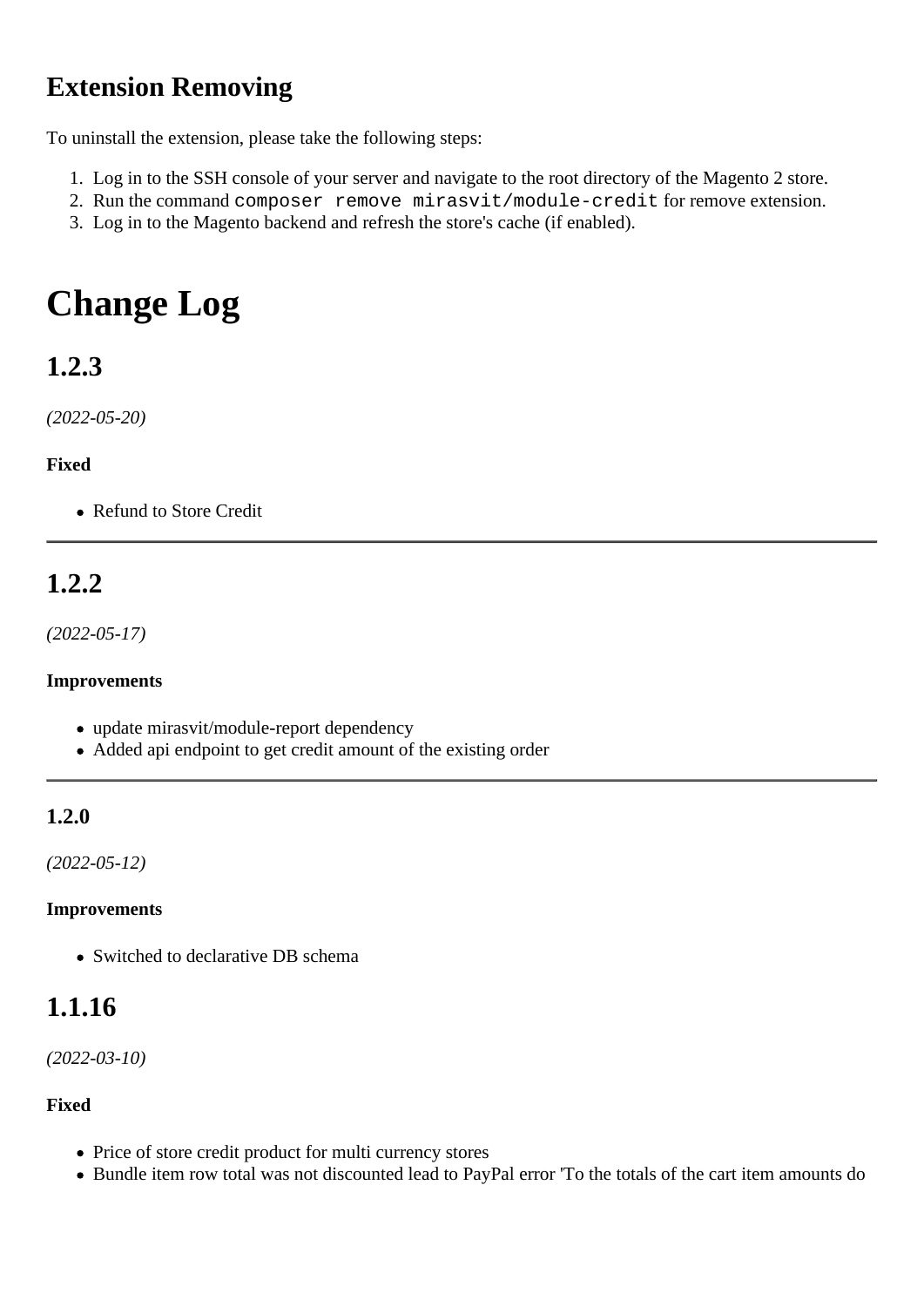### **1.1.15**

*(2021-11-23)*

#### **Improvements**

- Quick Data Bar
- PHP  $7.1.0+$

#### **Fixed**

- Amazon login popup is displayed for the registered customer when guest checkout is disabled
- Translations for transaction actions in the customer account

### **1.1.14**

*(2021-09-06)*

#### **Fixed**

- ItemPriceIncludingTax contains incorrect amount leads to invoice total 0.01
- Klarna payment Order line totals do not total order\_amount
- When order is refunded Earned Credits are not refunded

### **1.1.13**

*(2021-07-16)*

#### **Fixed**

- Wrong discount in invoice
- Shipping discount not included in invoice
- Incorrect currency in import balance transaction

### **1.1.12**

*(2021-04-19)*

#### **Fixed**

GraphQl: Canceling of the store credits does not work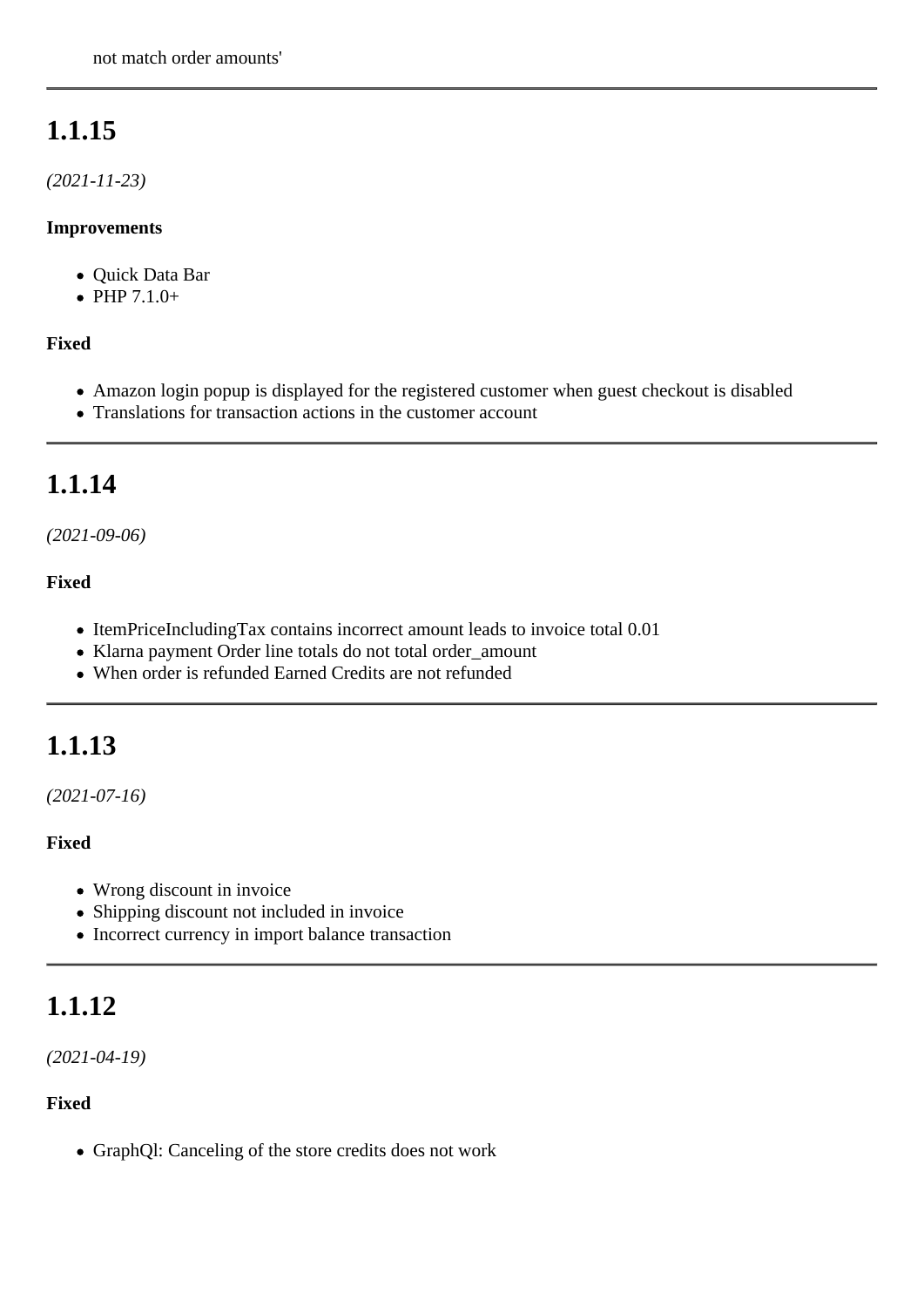### **1.1.11**

*(2021-02-26)*

#### **Fixed**

• Issue when the row total in the backend is negative for items without tax

### **1.1.10**

*(2020-12-09)*

**Fixed**

- Added composer dependencies for module-report
- Button 'Send Credit to Friend' is not blocked after submitting and customer could send store credit to a friend a few times
- Store Credit amount shouldn't be visible on create order page in the backend if order total is zero
- The Store Credit link is displayed for the not loggedIn customers in some themes

### **1.1.9**

*(2020-11-13)*

#### **Fixed**

Add Option button does not work and remove button only works once in credit price options on create product page in admin

### **1.1.8**

*(2020-10-12)*

#### **Fixed**

- double item discount in the "Items Ordered" table when MageWorx\_ShippingRules enabled
- Compatibility with m2.1.x. Invoice's "Grand Total" does not include credit's discount
- Compatibility of earning rules with m2.1.x

### **1.1.7**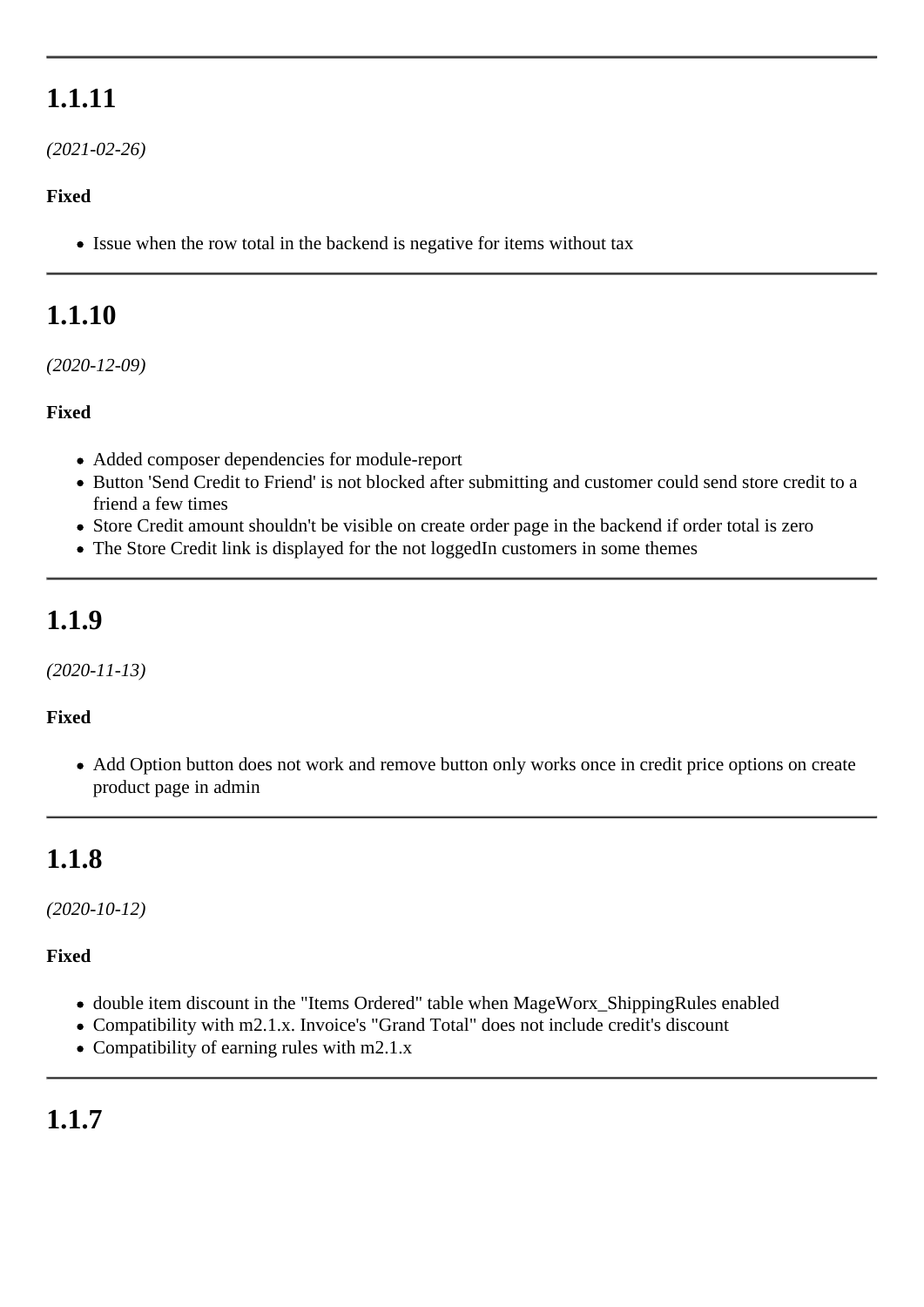#### **Improvements**

- Compatibility with Cart2Quote module
- Added StoreCredit line to the CreditMemo email layout

### **1.1.6**

*(2020-08-28)*

#### **Fixed**

Double item discount in the "Items Ordered" table when MageWorx\_ShippingRules enabled

### **1.1.5**

*(2020-08-05)*

#### **Fixed**

- Calculation of the creditmemo grandtotal when a coupon was used
- Calculation of the Store Credit refund

### **1.1.4**

*(2020-07-30)*

#### **Improvements**

• Support of Magento 2.4

### **1.1.3**

*(2020-07-22)*

#### **Fixed**

Apply of credit discount to the bundle products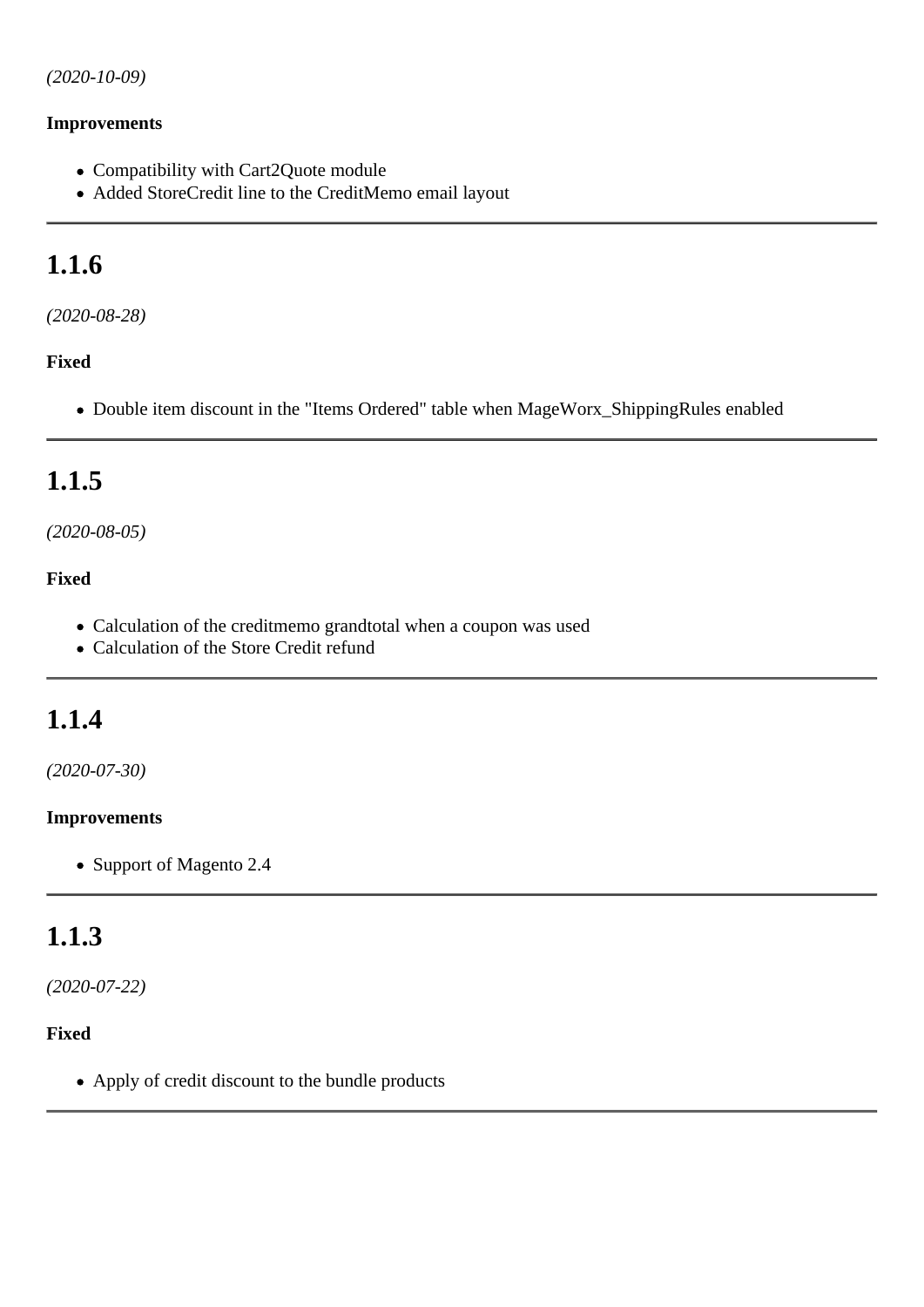### **1.1.2**

#### *(2020-07-03)*

#### **Fixed**

• Actions::setActionFormName() must be an instance of Magento\Rule\Model\Action\Collection when add new Earning Rule when create new rule

### **1.1.1**

*(2020-06-23)*

#### **Fixed**

• Issue when credit discount does not apply to invoice totals

### **1.1.0**

*(2020-06-18)*

#### **Fixed**

#### **Improvements**

Rename Earning Rules to Cashback rules

### **1.0.81**

*(2020-06-04)*

#### **Fixed**

Earning credits for the "Percent of item amount in order"

### **1.0.80**

*(2020-05-29)*

**Fixed**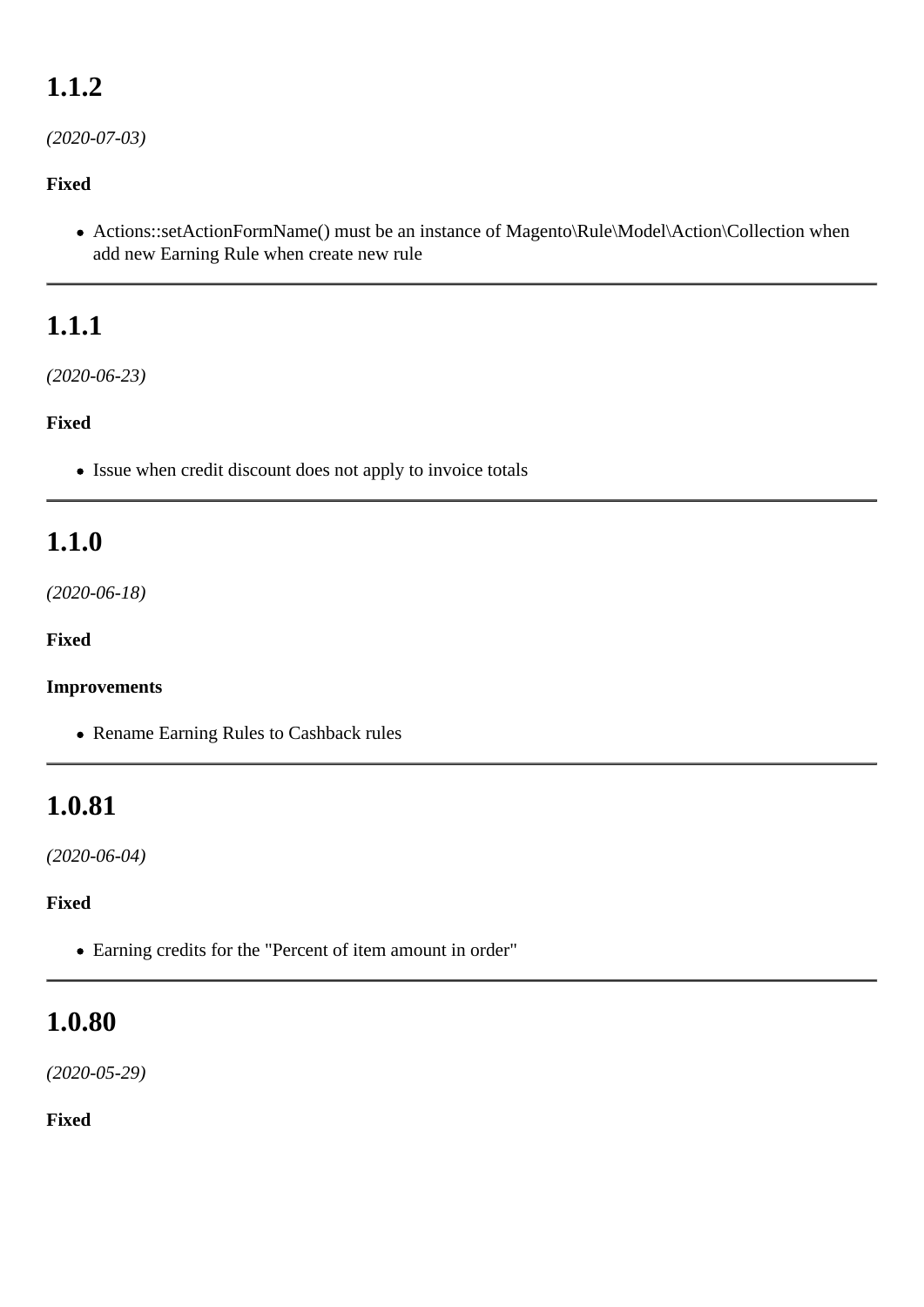• credit memo spelling mistake in the transaction comment

#### **1.0.79**

*(2020-04-24)*

#### **Fixed**

Earning credits for "Percent of item amount in order"

#### **Improvements**

- Add option "Allow for selection of payment method for zero orders" that control visibility of payment methods when credits were used.
- Compatibility with Klarna\_Checkout 9.0.0

#### **1.0.78**

*(2020-04-24)*

#### **Fixed**

- Compatibility with IE11
- Doubling rows in the backend totals

#### **1.0.77**

*(2020-03-18)*

#### **Fixed**

• Calculation of shipping amount

#### **1.0.76**

*(2020-03-16)*

#### **Improvements**

Frontend UI improvement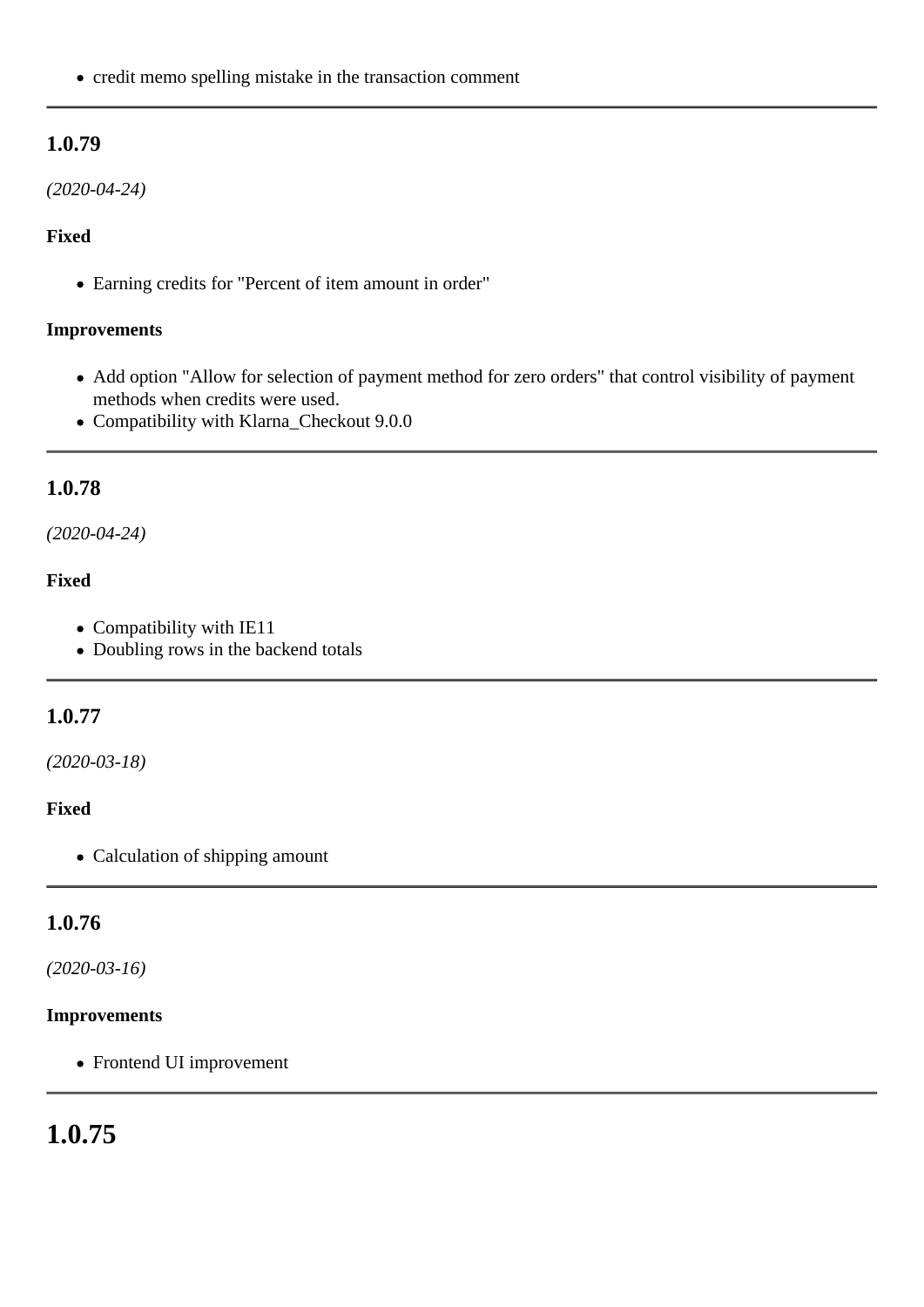- Changed credit field label for the creditMemo
- Display of currency code on creditmemo for single currency order
- Issue when entered amount of credits to return reset to 0 on creditmemo

### **1.0.74**

*(2020-01-23)*

#### **Fixed**

- Reset address information on quote saving
- Unable to spend credits in the backend order
- Error "The product instance type in options group is incorrect"

### **1.0.73**

#### *(2019-12-23)*

#### **Fixed**

- Display of Store Credits amount in customer account for non base currency store with global balance
- Sending of emails for customers with non-ASCII chars in the name

### **1.0.72**

*(2019-12-16)*

#### **Fixed**

- Conditions in earning rules
- Compatibility with AW checkout
- Call to a member function getStore() on null in console command "merge-balances"

#### **Improvements**

Added options to parse order and credit memo in transaction comments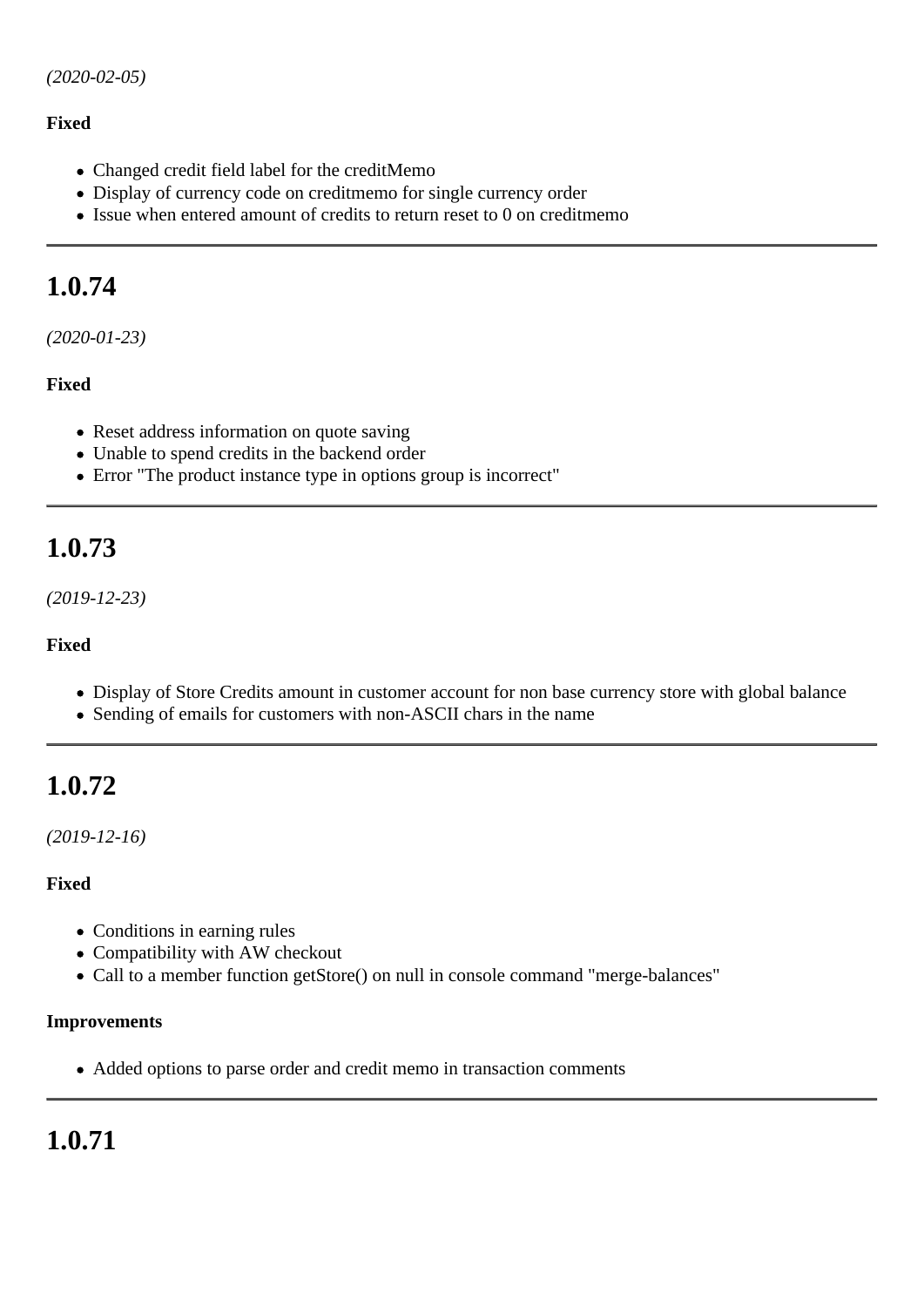Credits calculations for shipping tax

### **1.0.70**

*(2019-11-13)*

#### **Fixed**

GraphQL moved to dedicated module (mirasvit/module-credit-graph-ql)

### **1.0.69**

*(2019-10-31)*

#### **Fixed**

Earning credits with earning rules

### **1.0.68**

*(2019-08-28)*

#### **Fixed**

• Issue when store credit transaction does not create for multi shipping orders

### **1.0.67**

*(2019-08-19)*

#### **Fixed**

Display of purchased store credits on order view page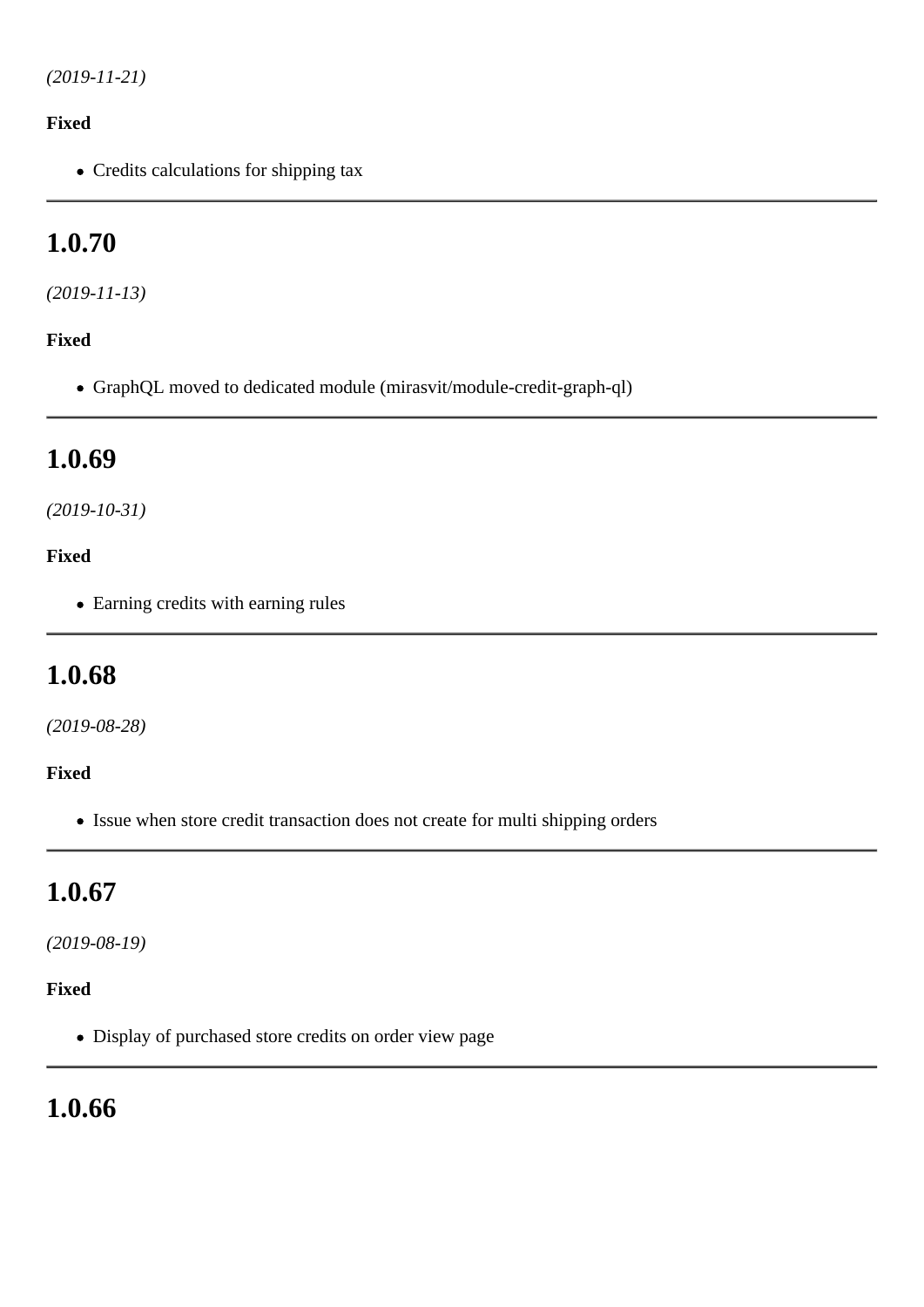Issue when store credits do not apply to grand total when Apply Tax Before Discount enabled

### **1.0.65**

*(2019-07-01)*

#### **Improvements**

Compatibility with Aheadworks One Step Checkout

### **1.0.64**

*(2019-06-10)*

#### **Fixed**

fixed error "PHP Fatal error: Interface 'Magento\Framework\GraphQl\Query\ResolverInterface' not found in ..."

### **1.0.63**

*(2019-06-07)*

#### **Fixed**

- Error "Invalid method groupFactory:\Mirasvit\Credit\Model\ProductOptionCredit"
- Restore amount of Store Credits for partial creditmemo

### **1.0.61**

*(2019-04-08)*

#### **Improvements**

CLI command for import/export balances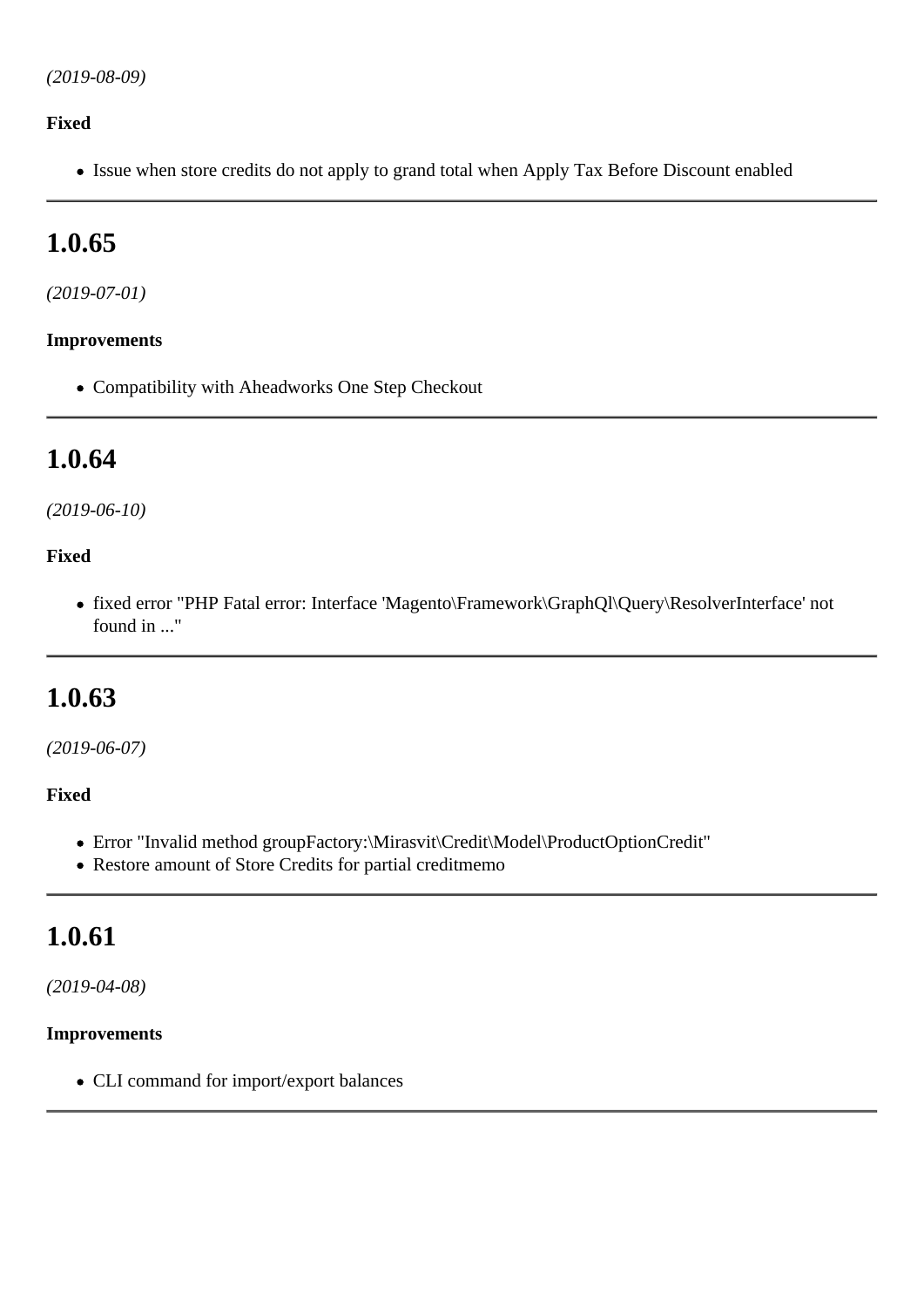### **1.0.60**

#### *(2019-03-20)*

#### **Fixed**

- Creation of backend order with Credit products
- Issue "unable to create invoice for refill product"

### **1.0.59**

*(2019-03-18)*

#### **Fixed**

Wrong amount of credit discount displays after switch to another currency

### **1.0.58**

*(2019-02-21)*

#### **Fixed**

- Issue when "Partial credits do not applied to invoice discount"
- Currency in order cancel transaction email
- Error "Table 'credit\_transaction' does not exist ..."
- Balance amount displays in wrong currency

### **1.0.57**

*(2019-01-28)*

#### **Fixed**

• Issue when "Invoice grand total differ from order grand total"

### **1.0.56**

*(2019-01-11)*

**Fixed**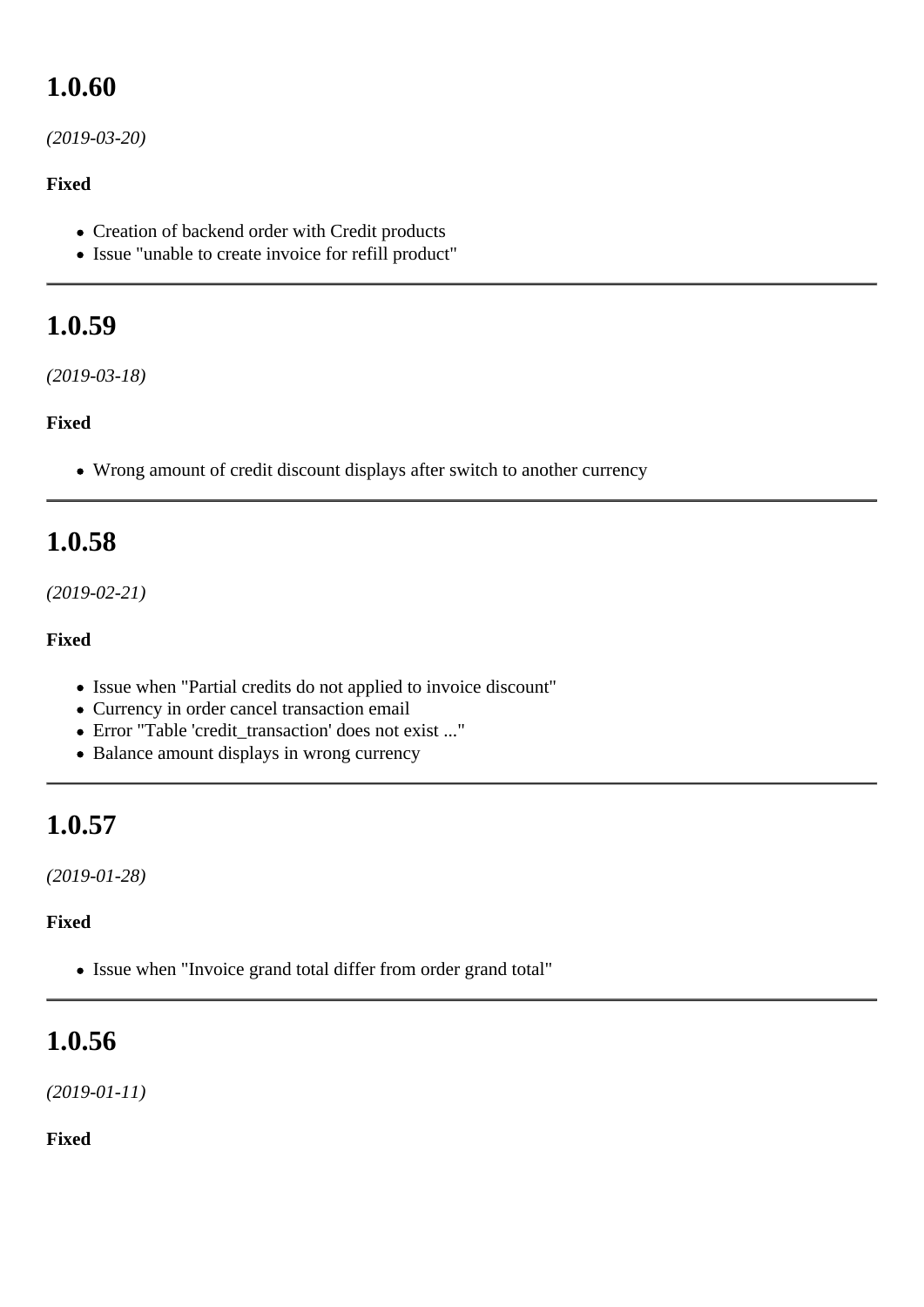• Issue with subscription

### **1.0.55**

#### *(2019-01-04)*

#### **Fixed**

- Error "Call to a member function getStoreId() on null in Model/Quote/Item/AbstractItem.php"
- Error "Fatal error: Method Magento\Ui\TemplateEngine\Xhtml\Result::\_\_toString() must not throw an ..."
- Credits apply twice to invoice
- Creditmemo grandtotal does not subtract returned credits
- Currency symbol in credit transactions

### **1.0.54**

#### *(2018-12-24)*

#### **Fixed**

• Issue with Reports

### **1.0.53**

#### *(2018-11-30)*

#### **Fixed**

Tax calculation if credit order set before tax

### **1.0.52**

#### *(2018-11-29)*

#### **Fixed**

• Compatibility with Magento 2.3.0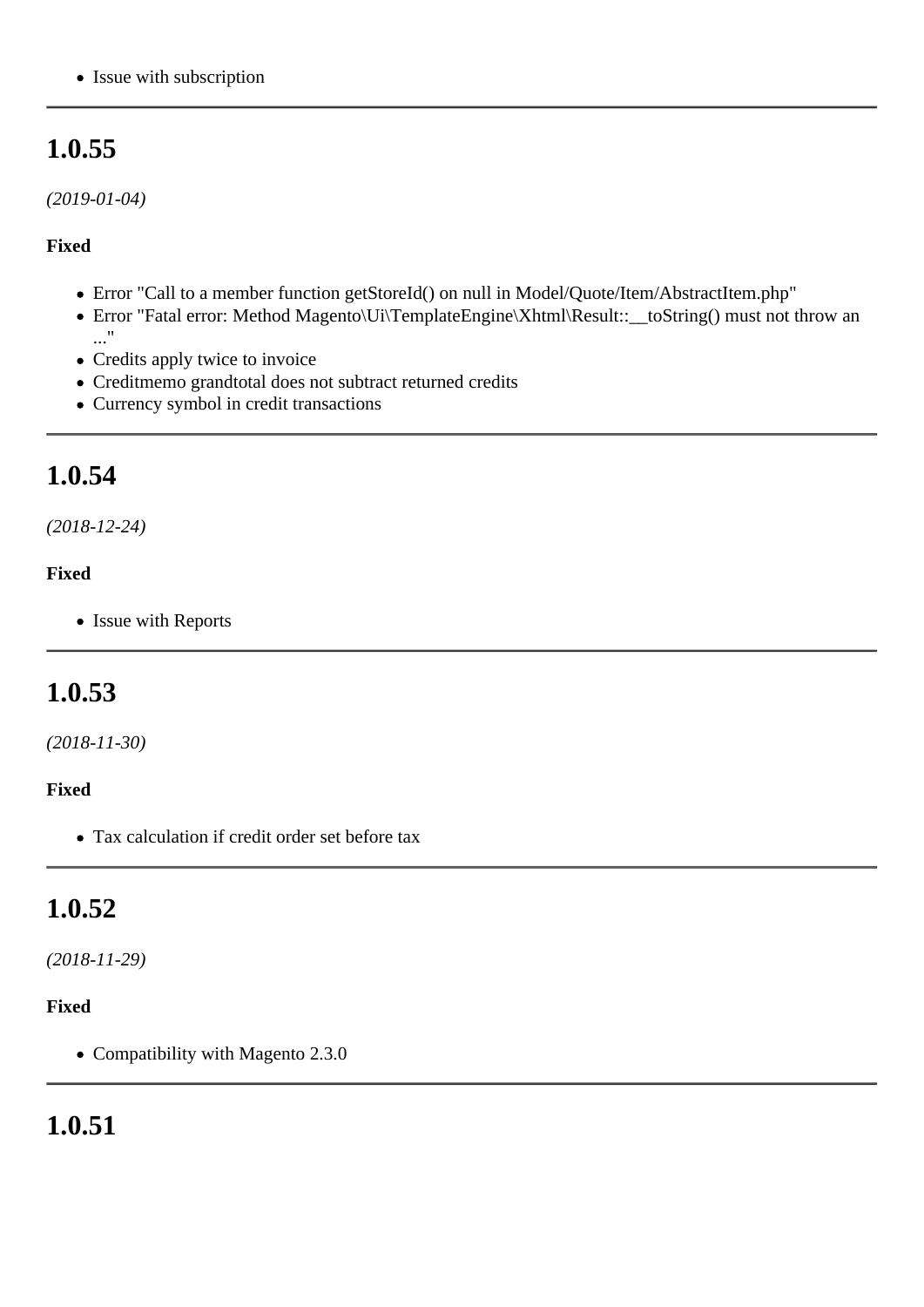#### **Improvements**

• Styles

### **1.0.50**

*(2018-11-07)*

#### **Fixed**

• Issue "Invalid type for value: .... Expected Type: "float"."

#### **Improvements**

Added ability to change the order of store credit applying

### **1.0.49**

*(2018-10-23)*

#### **Fixed**

• Fixed multicurrency issue

#### **Improvements**

Added option "Share customer balances"

### **1.0.48**

*(2018-10-09)*

#### **Fixed**

Creditmemo partial return with "Do not refund applied Store Credit"

### **1.0.47**

*(2018-10-02)*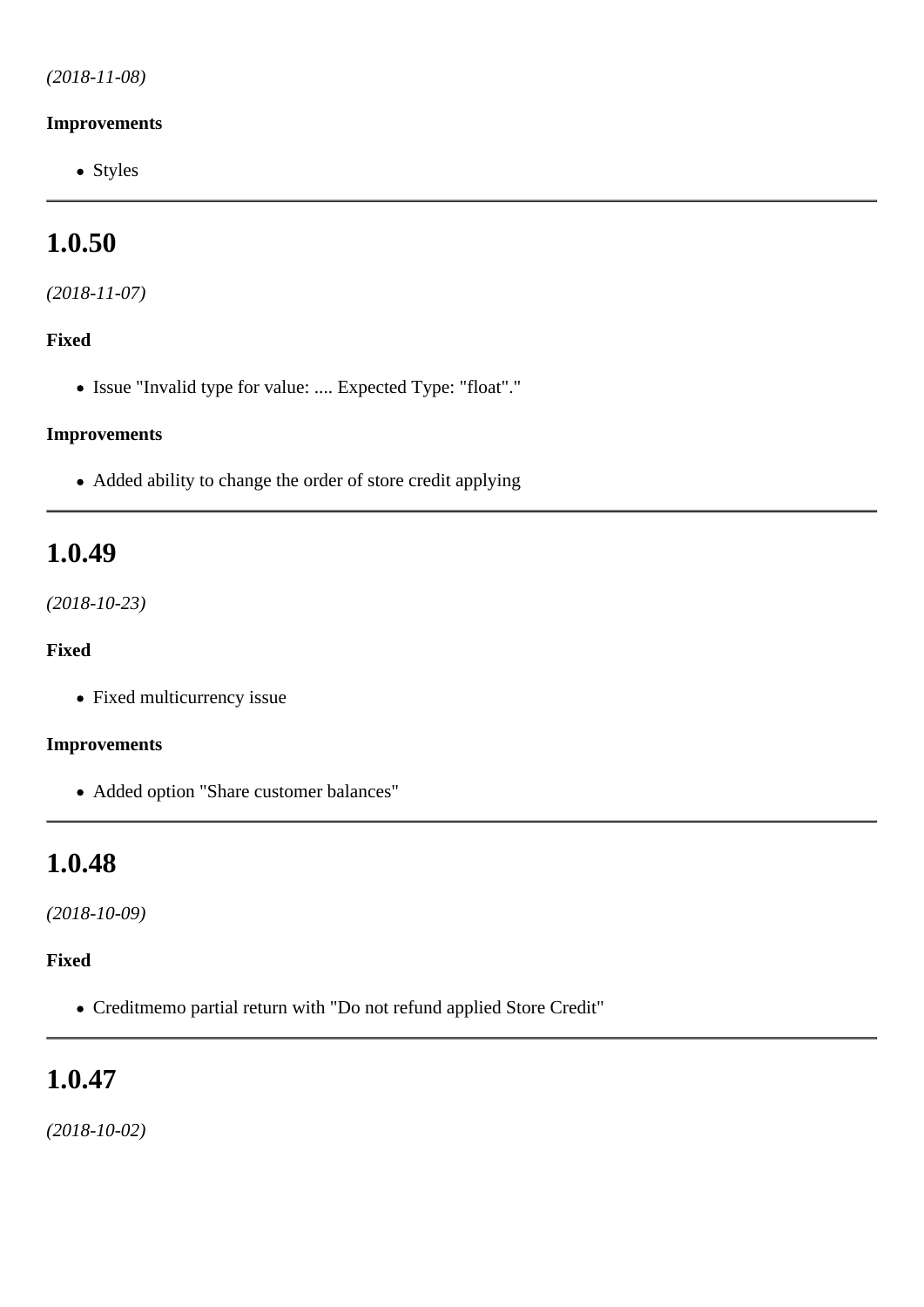Validation for partial credits

### **1.0.46**

*(2018-08-30)*

#### **Improvements**

Unable to close orders totally paid with Store Credits ( )

### **1.0.45**

#### *(2018-08-22)*

#### **Improvements**

Added option that allows to not return applied credits to customer on credit memo

### **1.0.44**

*(2018-08-22)*

#### **Fixed**

- Issue when credit form displayed for guest customer in checkout
- Fatal error: Uncaught TypeError: Argument 1 passed to Magento\Quote\Model\Cart\Totals::setExtensionAttributes() must be an instance of Magento\Quote\Api\Data\TotalsExtensionInterface, instance of Magento\Quote\Api\Data\AddressExtension given
- Auto assign new customers for transaction emails

#### **Improvements**

Added possibility to use custom amount of credit points

### **1.0.43**

*(2018-03-07)*

#### **Fixed**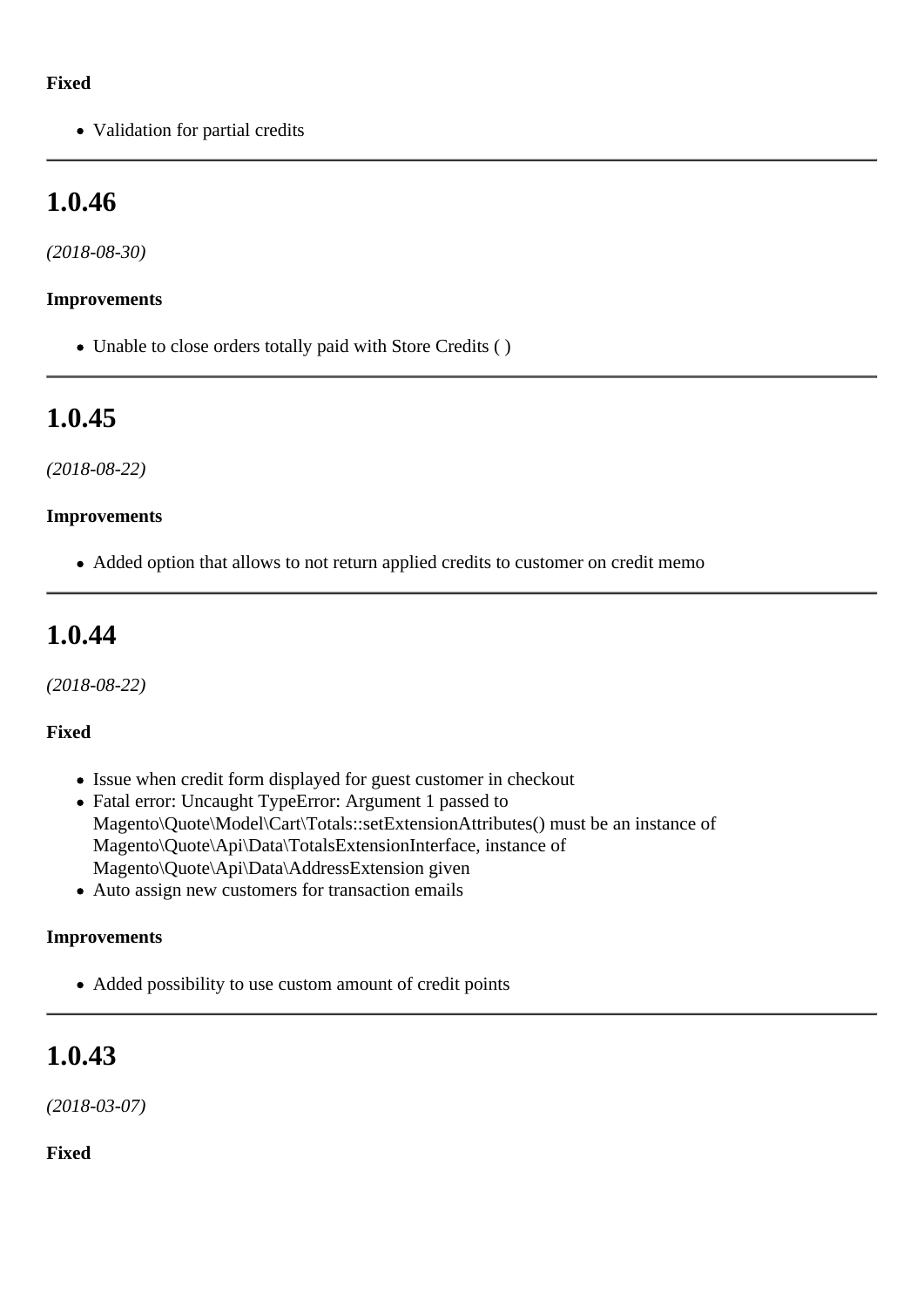Fixed ACL Issue not allowing access to Credit Settings with custom Role

#### **Improvements**

Added possibility of hiding Send Credits block on frontend

### **1.0.42**

*(2018-02-27)*

#### **Improvements**

Compatibility with latest version of Mirasvit module reports

### **1.0.41**

*(2018-02-02)*

#### **Fixed**

- Compatibility with Amasty checkout
- Credit block does not show on Paypal preview page

### **1.0.40**

*(2018-01-09)*

#### **Fixed**

Issue with wrong currency in admin (default currency insted base currency)

#### **1.0.39**

*(2018-01-05)*

#### **Fixed**

• Issue when credit section was updated twice

### **1.0.38**

*(2017-12-18)*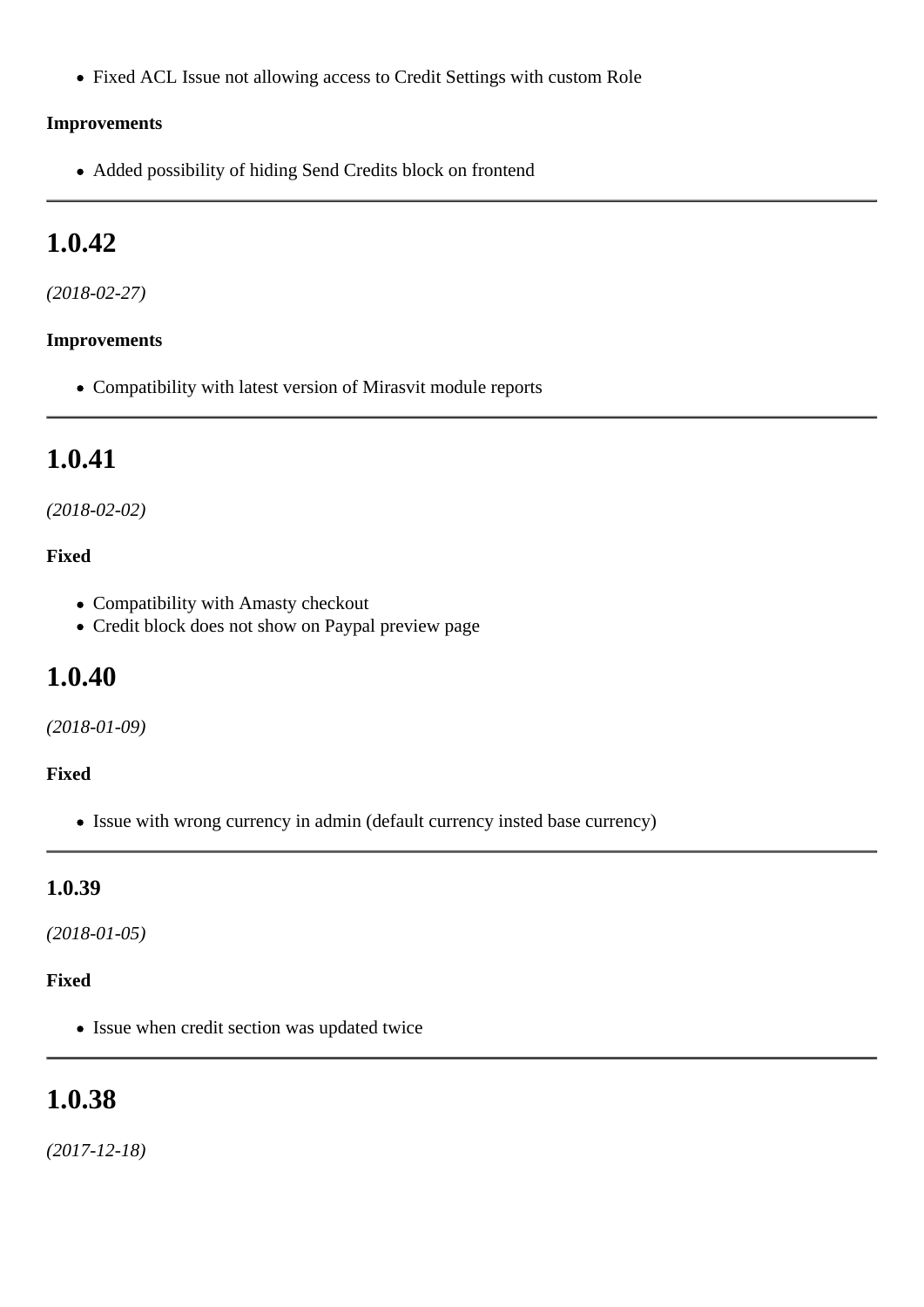- Compatibility with  $2.2.x$
- Partial return using PayPal

#### **1.0.36**

*(2017-10-04)*

#### **Fixed**

• Compilation

#### **1.0.35**

*(2017-09-27)*

#### **Fixed**

Compatibility with Magento 2.2.0

#### **1.0.34**

*(2017-09-19)*

#### **Fixed**

- Fixed numerous bugs
- Compatibility with Magento 2.2.0rc

#### **1.0.33**

*(2017-09-01)*

#### **Fixed**

• Shipping calculation

#### **1.0.31**

*(2017-07-14)*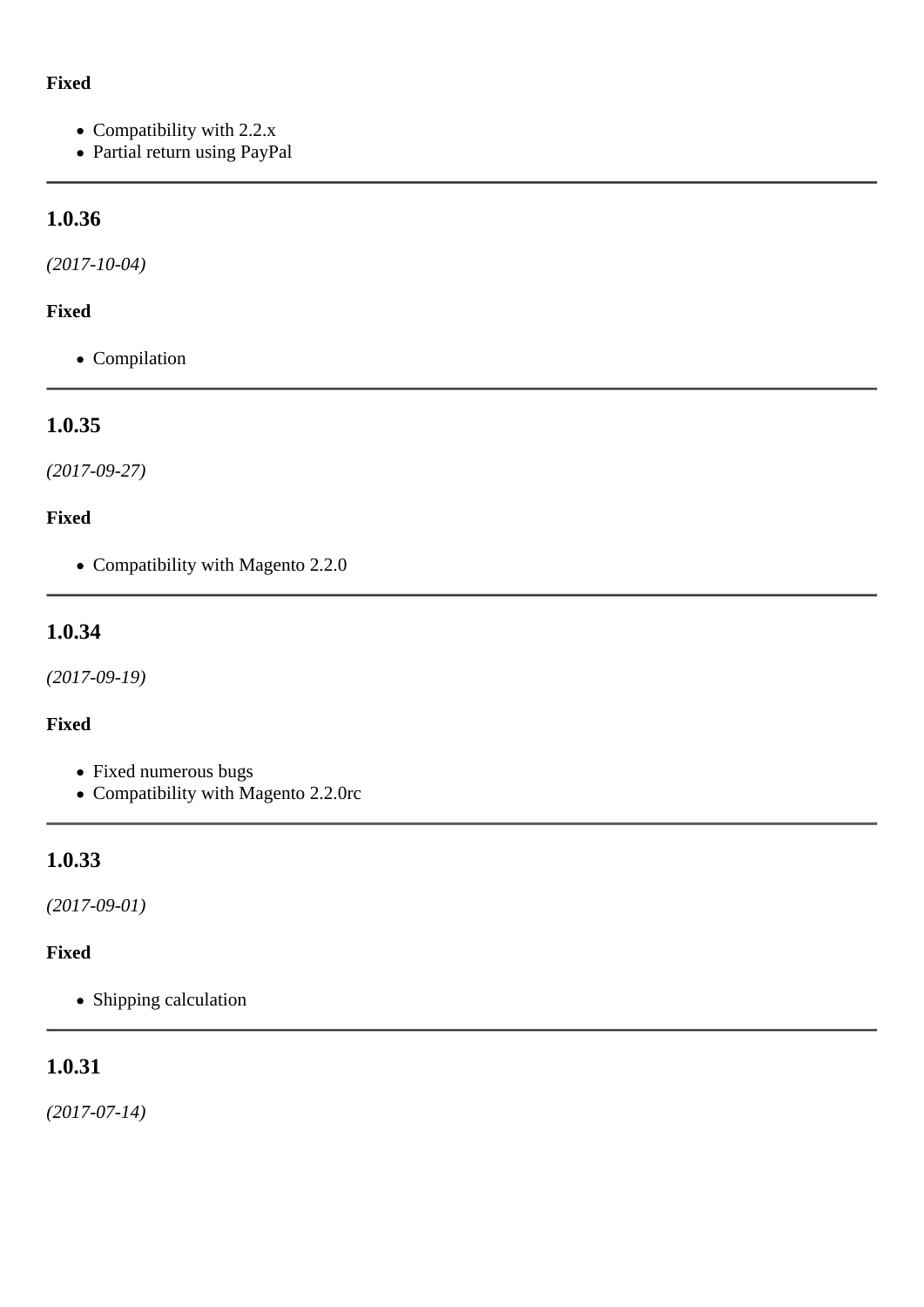#### **Features**

Added ability to exclude shipping and tax amount from Store Credit payment

#### **1.0.30**

*(2017-06-27)*

#### **Features**

Added ability to sell Store Credits

#### **Fixed**

- An issue with credits not being cancelled for orders in backend
- Creditmemo with partial return

#### **1.0.29**

*(2017-03-24)*

#### **Fixed**

Fixed an issue with updating balance in top menu

#### **1.0.28**

*(2017-03-17)*

#### **Improvements**

Ability to auto apply store credit for shopping cart

#### **Fixed**

Fixed an issue with credit registration (paypal express checkout)

#### **1.0.27**

*(2017-03-01)*

#### **Improvements**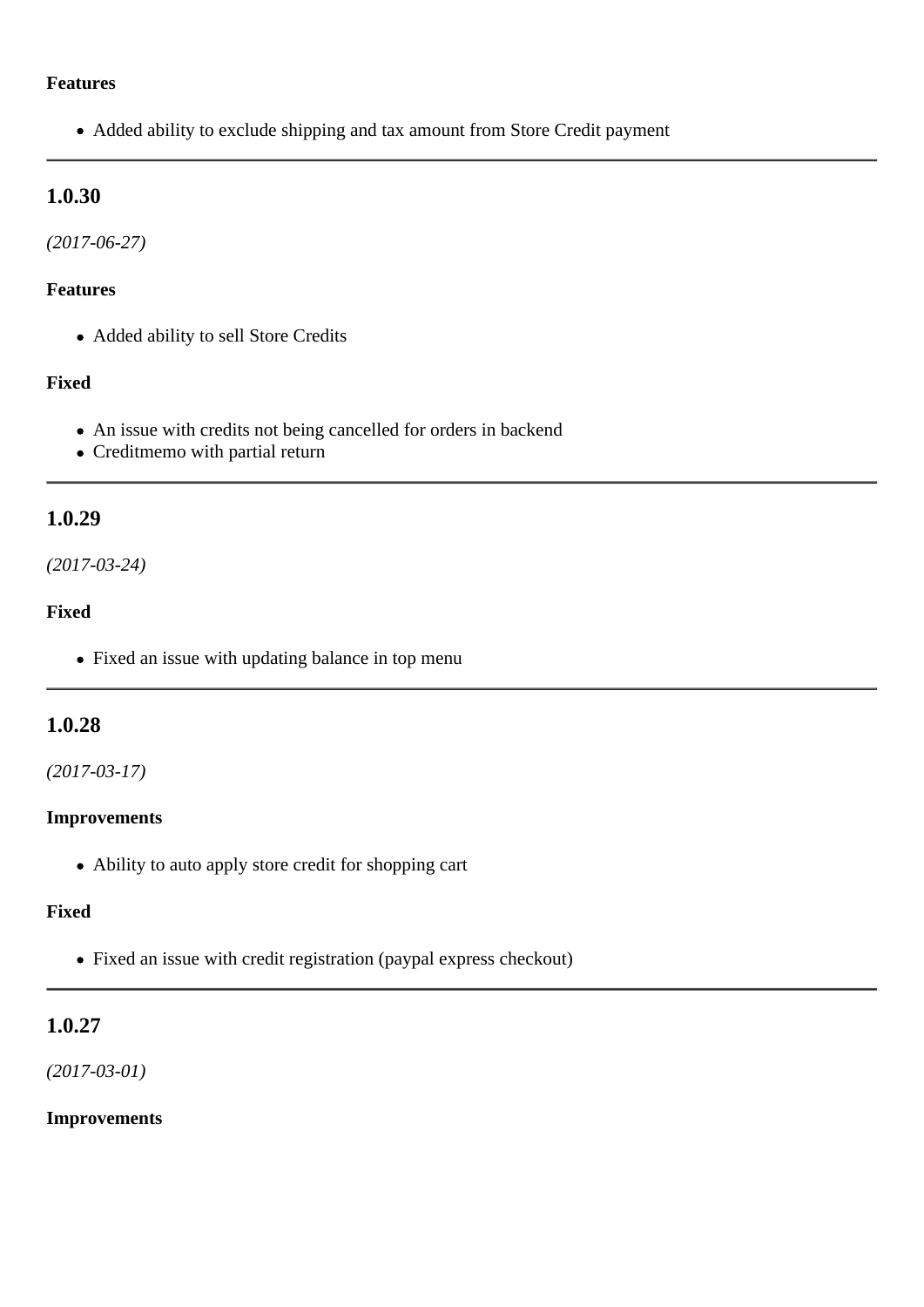Added option "Enable Refund To Store Credit (default value for credit memo)"

#### **1.0.26**

*(2017-02-27)*

#### **Improvements**

• Report version 1.2.\*

#### **Fixed**

Fixed an issue with number validation

#### **1.0.25**

#### *(2017-01-20)*

#### **Fixed**

ACL

#### **1.0.23**

*(2017-01-19)*

#### **Improvements**

- Changed appearance for refill section
- Implemented ability to build reports by transactions

#### **1.0.22**

#### *(2016-12-15)*

#### **Features**

Added Earning Rules feature

#### **Improvements**

Added store credit block to order creation page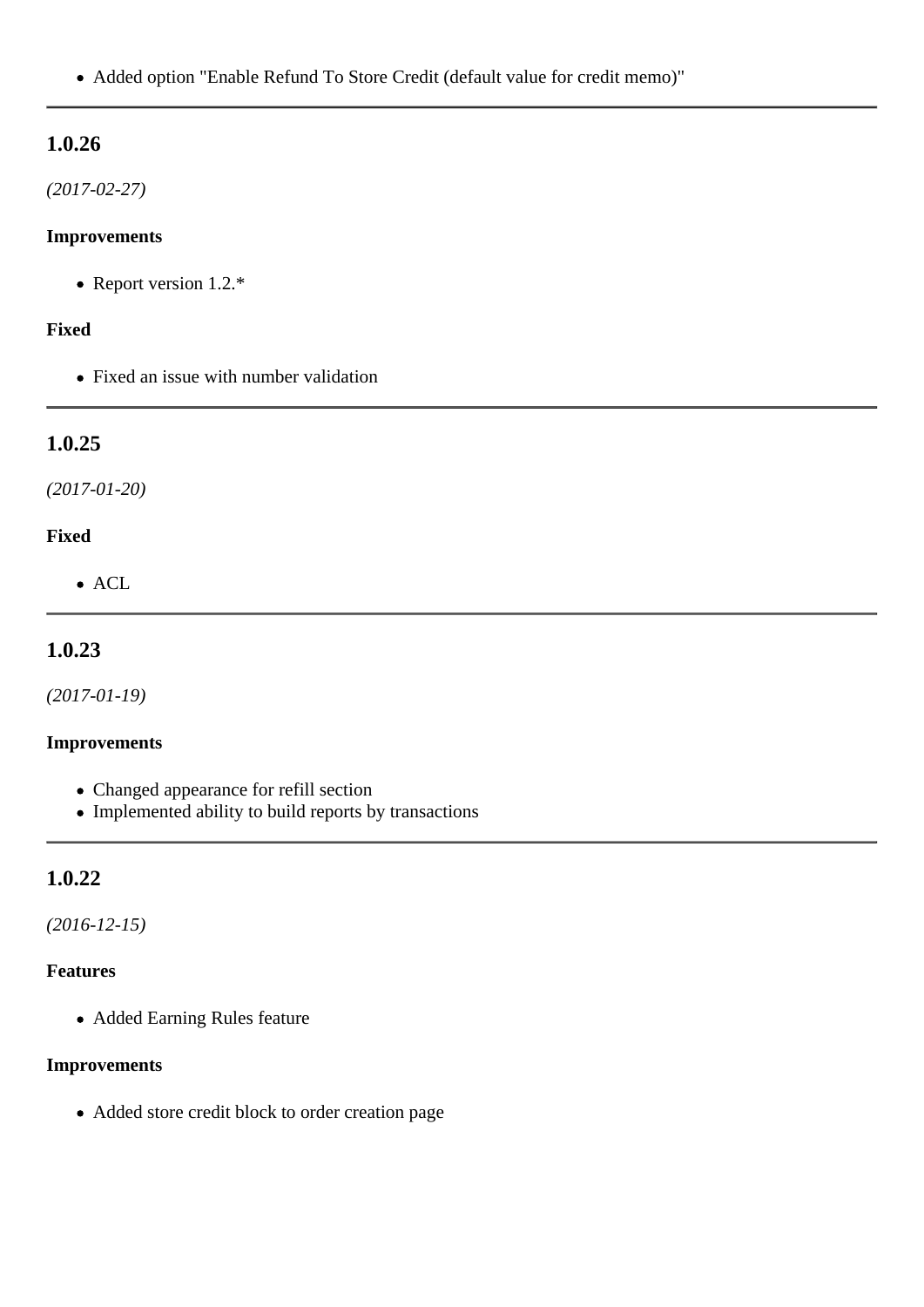- When order was not created, transaction was not removed
- In some cases back url is wrong

#### **1.0.21**

*(2016-09-15)*

#### **Fixed**

Checkout. Payment methods does not update after cancellation of Store Credit

#### **1.0.20**

*(2016-09-14)*

#### **Fixed**

Wrong cart total for zero costs products

#### **1.0.19**

*(2016-09-12)*

#### **Fixed**

• Compatibility with Magento 2.1

#### **1.0.18**

*(2016-07-28)*

#### **Fixed**

Fixed an issue when unable to add first product to cart ()

#### **1.0.17**

*(2016-07-19)*

#### **Fixed**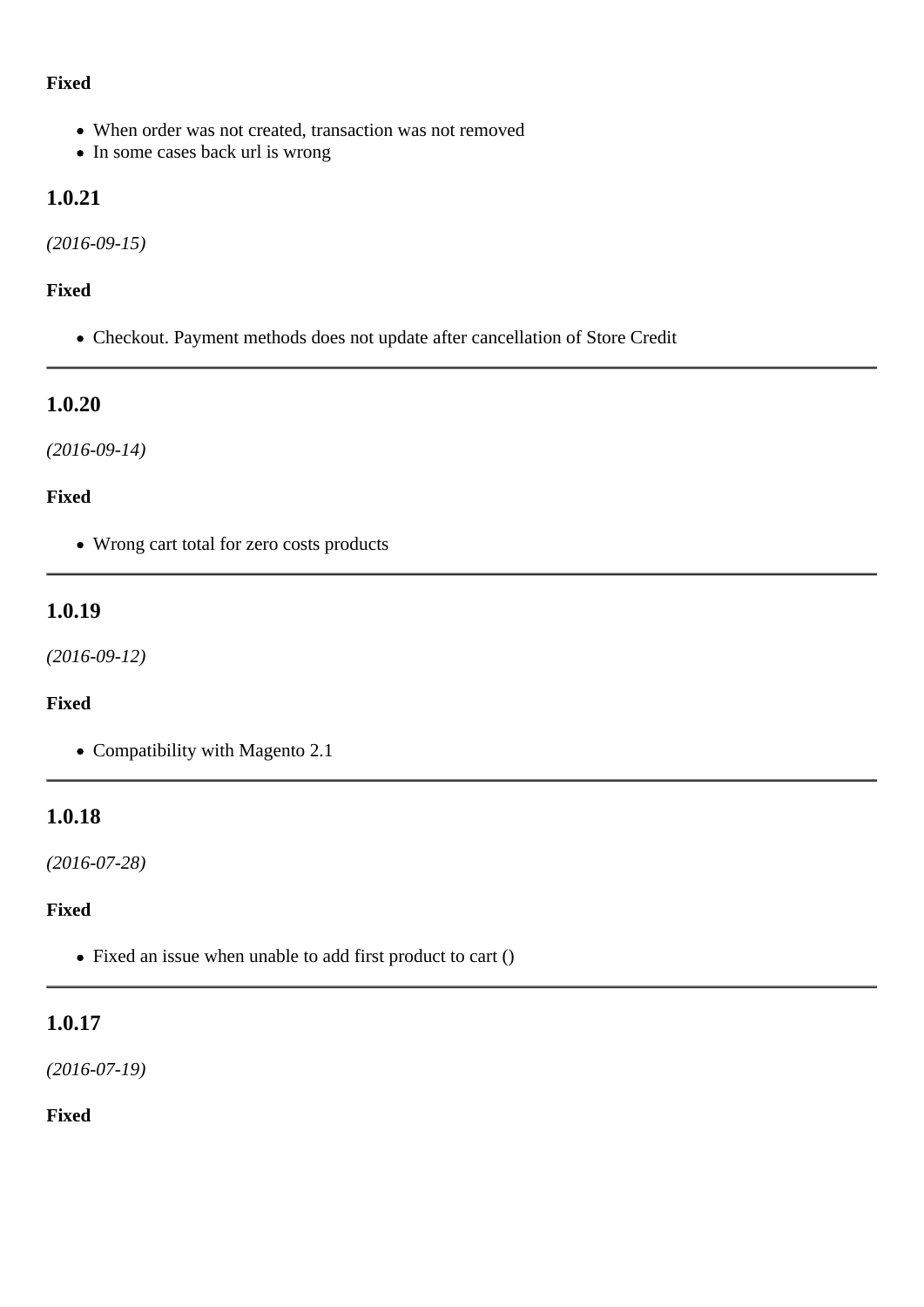Fixed an issue when credit does not apply to order

#### **1.0.16**

#### *(2016-07-01)*

#### **Fixed**

Fixed an issue with using credit for virtual products

#### **1.0.15**

*(2016-06-24)*

#### **Fixed**

• Compatibility with Magento 2.1

#### **1.0.14**

*(2016-05-24)*

#### **Improvements**

Added credit information to pdf files (invoice and creditmemo)

#### **1.0.13**

*(2016-05-23)*

#### **Improvements**

Added store credit information to order email

#### **1.0.12**

*(2016-05-17)*

#### **Fixed**

Fixed an issue with PayPal payments (The totals of the cart item amounts do not match order amounts)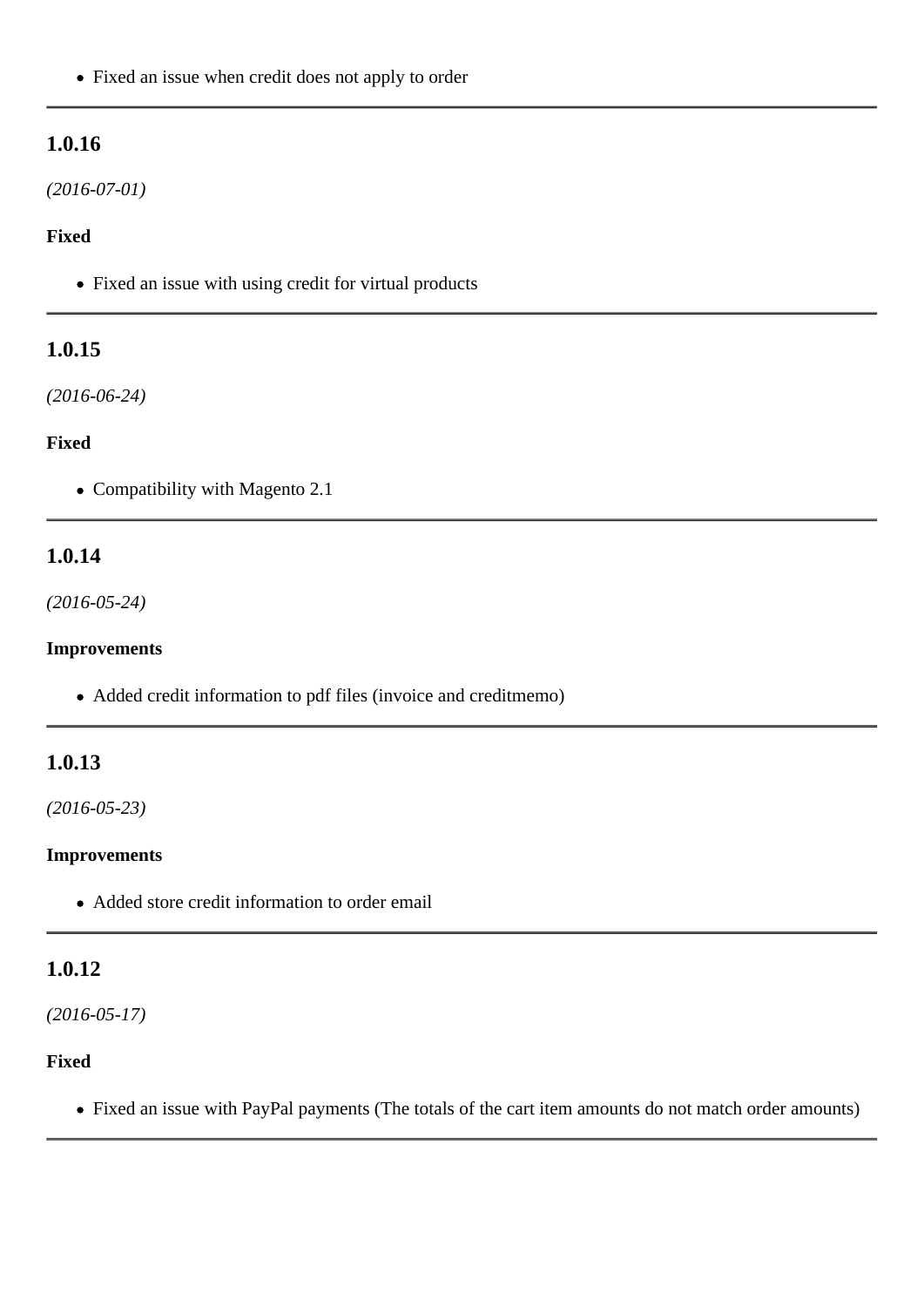#### **1.0.11**

*(2016-05-03)*

#### **Fixed**

Fixed an issue with Incorrect dependency during compilation

#### **1.0.10**

*(2016-04-29)*

#### **Improvements**

- Added ability to import/export transactions
- Added redirect to customer edit page after adding new transaction
- Added link to customer edit page to transactions grid

#### **1.0.9**

*(2016-04-26)*

#### **Fixed**

Fixed currency conversion

#### **1.0.8**

*(2016-04-18)*

#### **Features**

Added total balance on admin transactions page

#### **Improvements**

- $\bullet$  ACL
- Frontend styles
- Ability to purchase additional credits (refill balance)
- Styles

#### **Fixed**

- Fixed issue with DI
- Fixed an issue with js error on cart page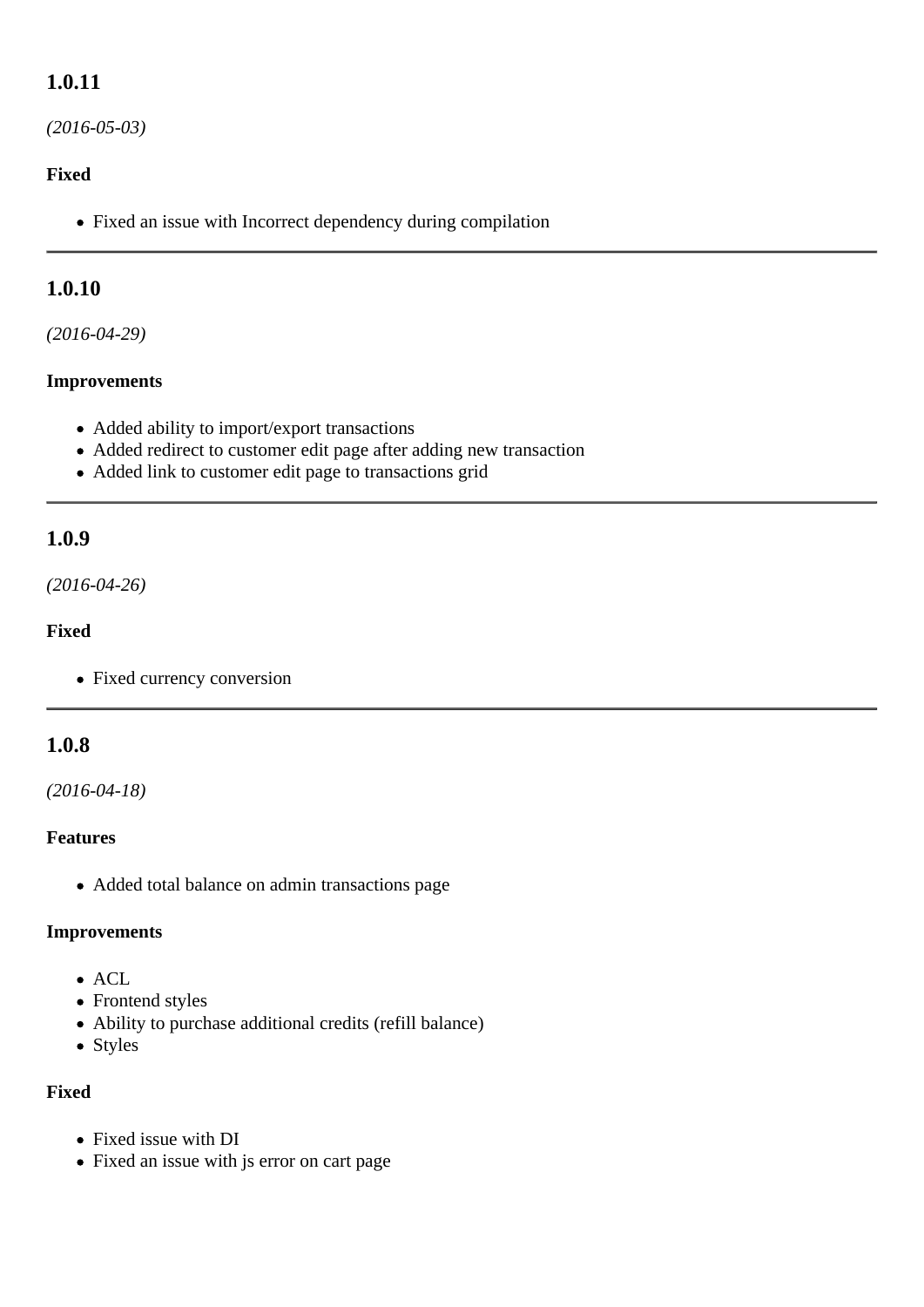- SCR2-53 Added sequence Magento\_Sales
- SCR2-53 Fixed "Current balance is used in each order in multishipping"
- composer requirements

#### **Documentation**

Added "Refill store credit" section

#### **1.0.7**

*(2016-03-24)*

#### **Fixed**

• Fixed an issue with message formatting

#### **1.0.6**

#### *(2016-03-24)*

#### **Improvements**

- Code Refactoring
- Added Store Credit block to Checkout page
- Show current balance in My Account (dropdown)
- Support multi-shipping checkout

#### **1.0.5**

*(2016-03-16)*

#### **Improvements**

Ability to force email in "Send Credit to Friend"

#### **Fixed**

• Removed wrong layout file

#### **1.0.3**

*(2016-03-13)*

#### **Improvements**